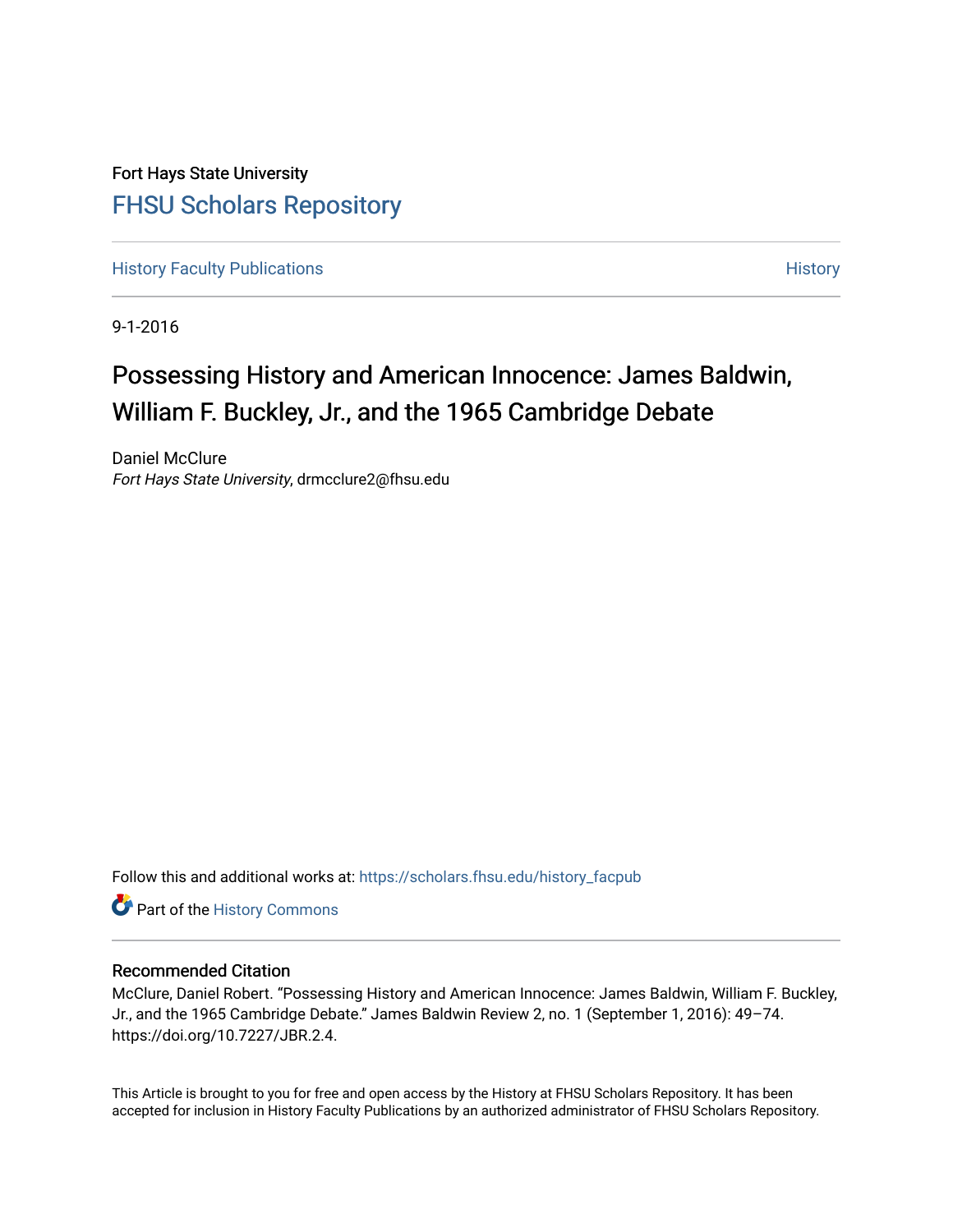**ESSAY**

## Possessing History and American Innocence: James Baldwin, William F. Buckley, Jr., and the 1965 Cambridge Debate

*Daniel Robert McClure* Chapman University

## **Abstract**

The 1965 debate at Cambridge University between James Baldwin and William F. Buckley, Jr., posed the question: "Has the American Dream been achieved at the Expense of the American Negro?" Within the contours of the debate, Baldwin and Buckley wrestled with the ghosts of settler colonialism and slavery in a nation founded on freedom and equality. Framing the debate within the *longue durée*, this essay examines the deep cultural currents related to the American racial paradox at the height of the Civil Rights movement. Underscoring the changing language of white resistance against black civil rights, the essay argues that the Baldwin and Buckley debate anticipated the ways the U.S. would address racial inequality in the aftermath of the civil rights era and the dawn of neoliberalism in the 1970s.

**Keywords:** James Baldwin, William F. Buckley, Jr., culture war, neoliberalism, anti-blackness, white backlash, modernity, slavery, race relations, Civil Rights movement

It was this Africanism, deployed as rawness and savagery, that provided the staging ground and arena for the elaboration of the quintessential American identity . . . Autonomy is freedom and translates into the much championed and revered "individualism"; newness translates into "innocence"; distinctiveness becomes difference and the erection of strategies for maintaining it; authority and absolute power become a romantic, conquering "heroism," virility, and the problematic of wielding absolute power over the lives of others. All the rest are made possible by this last, it

*James Baldwin Review*, Volume 2, 2016 © The Authors. Published by Manchester University Press and The University of Manchester Library

<http://dx.doi.org/10.7227/JBR.2.4>

This is an Open Access article published under the conditions of the Commons Attribution-com at 03/15/2021 01:25:48PM NonCommercial-NoDerivitives licence<https://creativecommons.org/licenses/by-nc-nd/4.0> via free access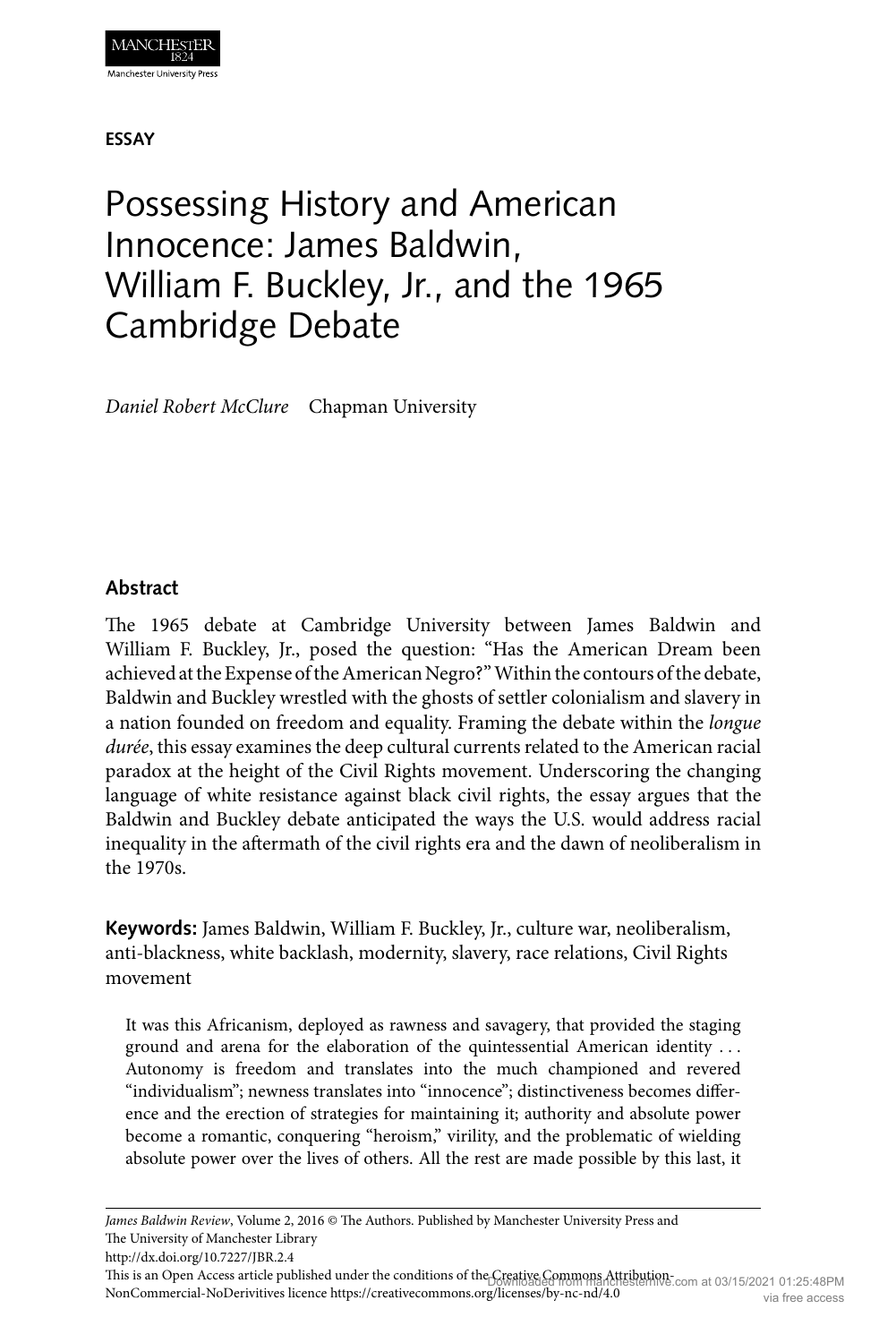would seem—absolute power called forth and played against and within a natural and mental landscape conceived of as a "raw, half-savage world."

Toni Morrison, *Playing in the Dark* (1992)1

The year 1965 materialized as another promising the delivery of continued economic growth two decades into the postwar Keynesian consensus—the set of welfare state policies developed out of the 1930s New Deal which defined the dominant economic and political norms from the 1940s through the 1960s.<sup>2</sup> As historian James T. Patterson asserts in his recent book on the year, "No people in the modern history of the world had had it so good."3 Perhaps reflecting the American "innocence" Morrison associates above with "newness," Patterson's assertion fails to add the qualifier "white" in front of "people," as African Americans and other people of color continued to navigate the restrictions and state-sanctioned violence that defined Jim Crow America. The transformation of America underlined by Patterson is foreground by his title: *Eve of Destruction*, a popular 1965 folk-rock tune by Barry McGuire. As a description of the era, destruction found expression in the unsettled turbulence that interrupted the celebrations of the good life anchoring the American dream in 1965: the assassination of Malcolm X in February, the violent setbacks for the Civil Rights movement in Selma in March, and the Watts Uprising in August just days after Congress passed the Voting Rights Act. Caught in an inherited as well as selfmade tragedy, the U.S. public at the very height of the postwar American dream continued to fail to account for the ideological and ontological elements sustaining an American dream atop anti-black antagonisms and institutions inherited from the days of slavery. Reproduced across centuries, anti-blackness historically supported an array of rhetoric buttressing a sense of white innocence that obscured the active racial antagonism defining American identity—where free whiteness juxtaposed against enslaved blackness generated a distinction that invented both "difference and the erection of strategies for maintaining it," as Morrison notes above.<sup>4</sup> These continuously evolving centuries-old practices form an important part of the identity of whiteness. By 1965, the American dream had reimagined this identity through postwar Keynesian policies that offered federally subsidized regeneration of anti-blackness via suburbanization, economic opportunities, and treatment under the law across the United States.<sup>5</sup> By the end of 1965, it was increasingly obvious that the deep currents of institutional, antiblack racism clearly needed more than legislation to remediate the structural second-class citizenry of African Americans and other people of color across the nation.

One of the leading critics of this period connecting the American dream to antiblackness was the African-American author James Baldwin. Baldwin's systemic critique of the relationship between racial oppression and economics appeared in full force through his 1960s writings and after. In his 1971 dialogue with poet Nikki Giovanni, for example, he outlined the cultural and economic mechanics of anti-blackness: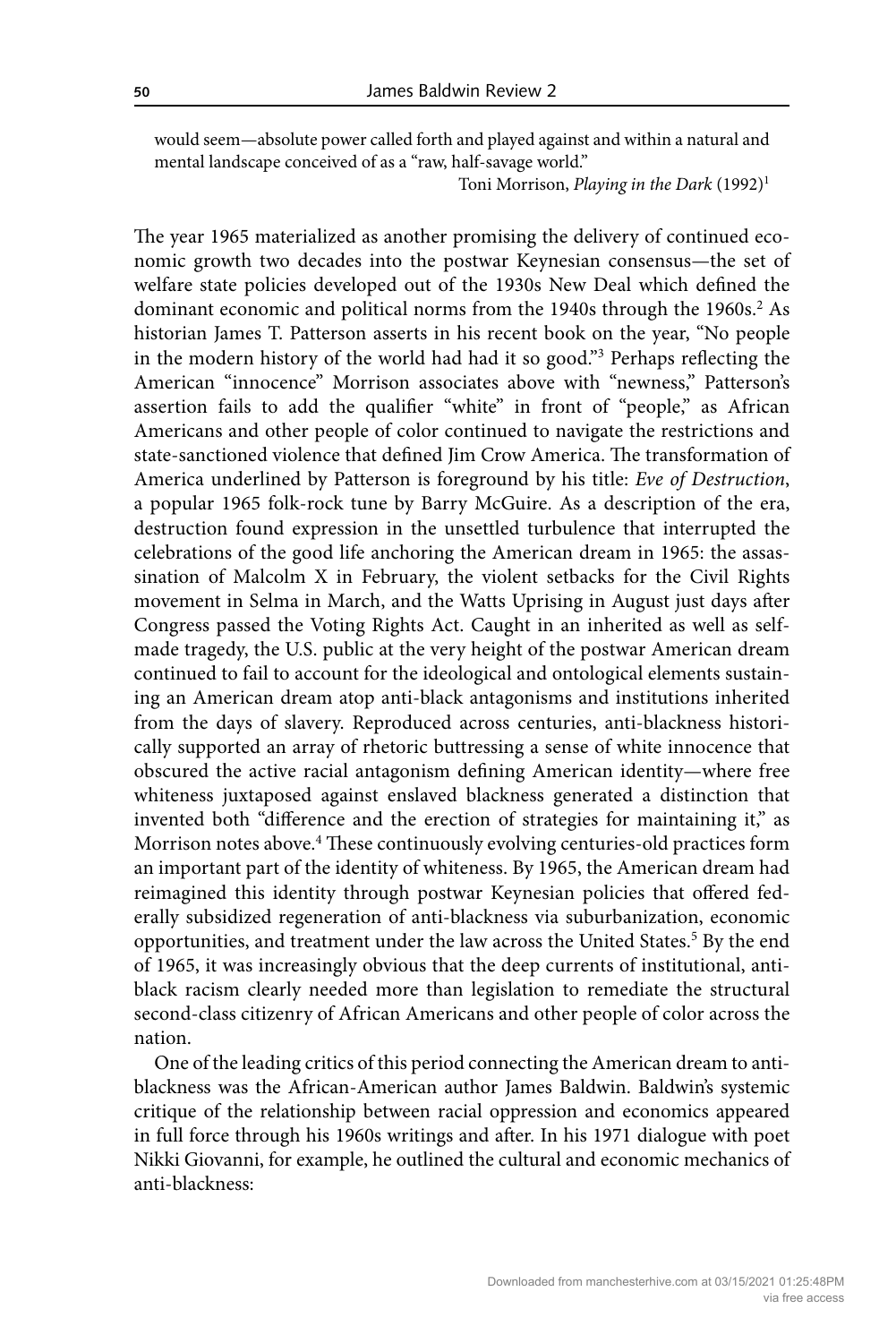it's very hard to recognize that the standards which have almost killed you are really mercantile standards. They're based on cotton; they're based on oil; they're based on peanuts; they're based on profits . . . Because, you see, the reason people think it's important to be white is that they think it's important not to be black. They think it's important to be white because white means you are civilized, and being black means you are not civilized . . . [W]hat I'm trying to get at is my apprehension of the crisis of this age. The crisis has something to do with identity, and that has something to do with buried history . . . People invent categories in order to feel safe. White people invented black people to give white people identity.6

In our contemporary era of expanding wealth inequality, especially the racial wealth gap, Baldwin's comments on the intersections of race and economics continue to be relevant.7 A particularly important public moment for Baldwin emerged in 1965 when he debated William F. Buckley, Jr., one of the major architects of the conservative swing right that swept American economics and politics through the twenty-first century. This essay situates the 1965 debate as a crucial moment of dialogue reflecting the long-term contradictions of American society, as well as a preview of how the U.S. would address racial inequality as legal restrictions fell as a result of the civil rights legislation of the 1960s. On one hand, a man of Irish descent who was recognized as the era's conservative standard bearer who held no qualms over standing "athwart history, yelling Stop, at a time when no one is inclined to do so" during an era of civil rights activism.8 On the other hand, a descendant of former enslaved peoples who pressed his pen into service on behalf of the era's civil rights activism. Using the 1965 debate as a primary focus, and supplemented by later reflections from Baldwin, this essay offers a theoretical outline of the dynamics holding together the relationship between anti-blackness and economic opportunity in the United States.

Sponsored by the Cambridge Union Society, Baldwin's debate with Buckley on 18 February 1965 in England represented an important signpost defining the American paradox of slavery and freedom in the 1960s. The motion was: "Has the American Dream been achieved at the Expense of the American Negro?"9 With two Cambridge students debating the two sides and an audience of over 700 students filling the Cambridge Union's debating hall, the event grasped at core cultural components of racial inequality, the history of the African-American experience, and the intersection of these processes with American capitalism.10 The program's host, Norman St John-Stevas M.P., described the momentous event, exclaiming:

hundreds of undergraduates and myself, waiting for what could prove one of the most exciting debates in the whole 150 years of the Union history . . . I don't think I've ever seen the Union so well attended. There are undergraduates everywhere; they're on the benches, they're on the floor, they're in the galleries. And there are a lot more outside, clamoring to get in.

An excitement resounded through the Cambridge campus as one descendant of Irish ancestry and one descendent of African ancestry would debate the legacies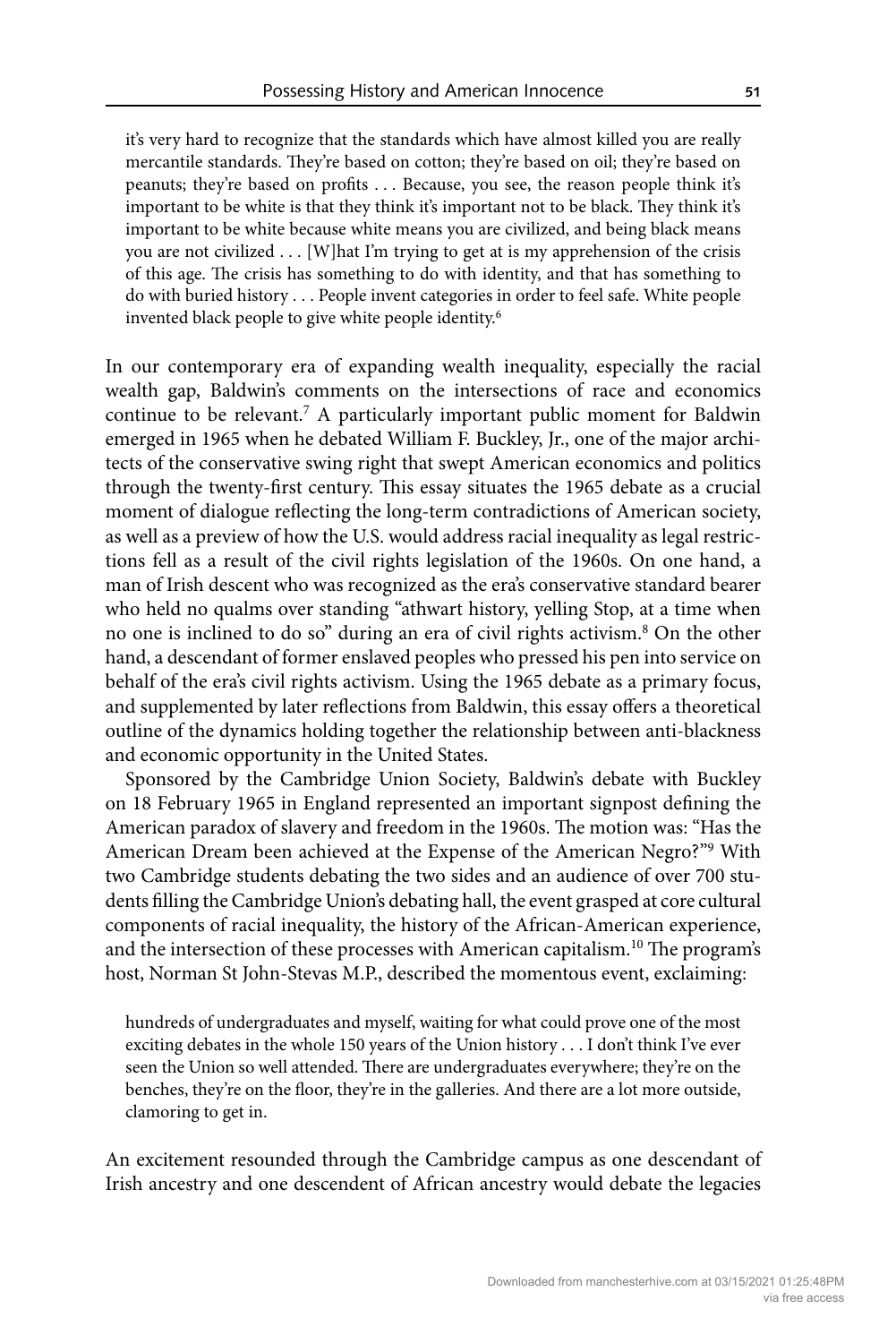of slavery and its connection to economic opportunity in England's former settler colony, the United States. Taped and broadcasted by the National Educational Television Network (the precursor to Public Broadcasting System), the setting was visibly claustrophobic, with a sea of students filling the television screen. The debate's relevancy, in hindsight, signaled an important cultural shift stirring through U.S. society by the end of 1965. Marking the end of institutional American racial reform, 1965 also witnessed the initiation of significant challenges against the further erosion of institutional racism that had become the focus of the black freedom struggle by 1965.<sup>11</sup> The institutional racism woven through American capitalism remained untouched by the mid-1960s civil rights legislation, which aimed toward gaining access to lunch tables and voting booths. Throughout the debate, the heavy shadow of the American *longue durée* relationship to slavery and its ideas of anti-blackness pressed heavily upon Baldwin and Buckley's arguments, with their performances in front of the Cambridge audiences unknowingly setting the stage for the post-1960s culture wars.

Historian Fernand Braudel's (1902–85) concept of the *longue durée* is essential for situating the dynamics of the debate between Baldwin and Buckley. The *longue durée* offers an important tool for historians to understand and contextualize decades within long-term structures of ideas, sets of policies, and the material outcomes engineered through these processes: a framework encompassing an analysis of history across centuries, noting economic, cultural, and environmental changes which, over time, occur or change slowly, often imperceptibly.<sup>12</sup> "Mental frameworks," writes Braudel, operating through the *longue durée* include "all the old habits of thinking and acting, the set patterns which do not break down easily and which, however illogical, are a long time dying."13 Like others in the Black Radical Tradition, Baldwin's critique of the American dream implicitly utilized this broad framework in his interrogation of centuries-old ideas, policies, and material outcomes of anti-blackness rooted in slavery. Buckley's defense of the system—the American dream—also utilized these aged vestiges by evoking a network of language and knowledge rooted in the maintenance of the status quo of the nation's institutions.14

Both in their early 40s, Baldwin and Buckley represented two different intellectual poles in 1960s America, as well as two distinct understandings of history. Buckley, born into the white conservative Catholic family of an oil baron and lawyer, schooled in France and England, and later married to the daughter of a Canadian industrialist, developed the intellectual framework for the resurgence of conservatism with the establishment of *National Review* in 1955, and later his television talk show, *Firing Line* (first airing in 1966).15 Buckley was seminal in bringing together the three major strands of the New Right: religious conservatism, libertarianism, and neoconservatism.<sup>16</sup> Indeed, Buckley helped steer the culture of capitalism away from the dominant set of ideas instilled by the Great Depression and the New Deal, the Second World War, and the postwar Keynesian economics up through the 1960s. Rather than social welfare, Buckley's conservative reimagined a rugged individualism at odds with government intervention—ranging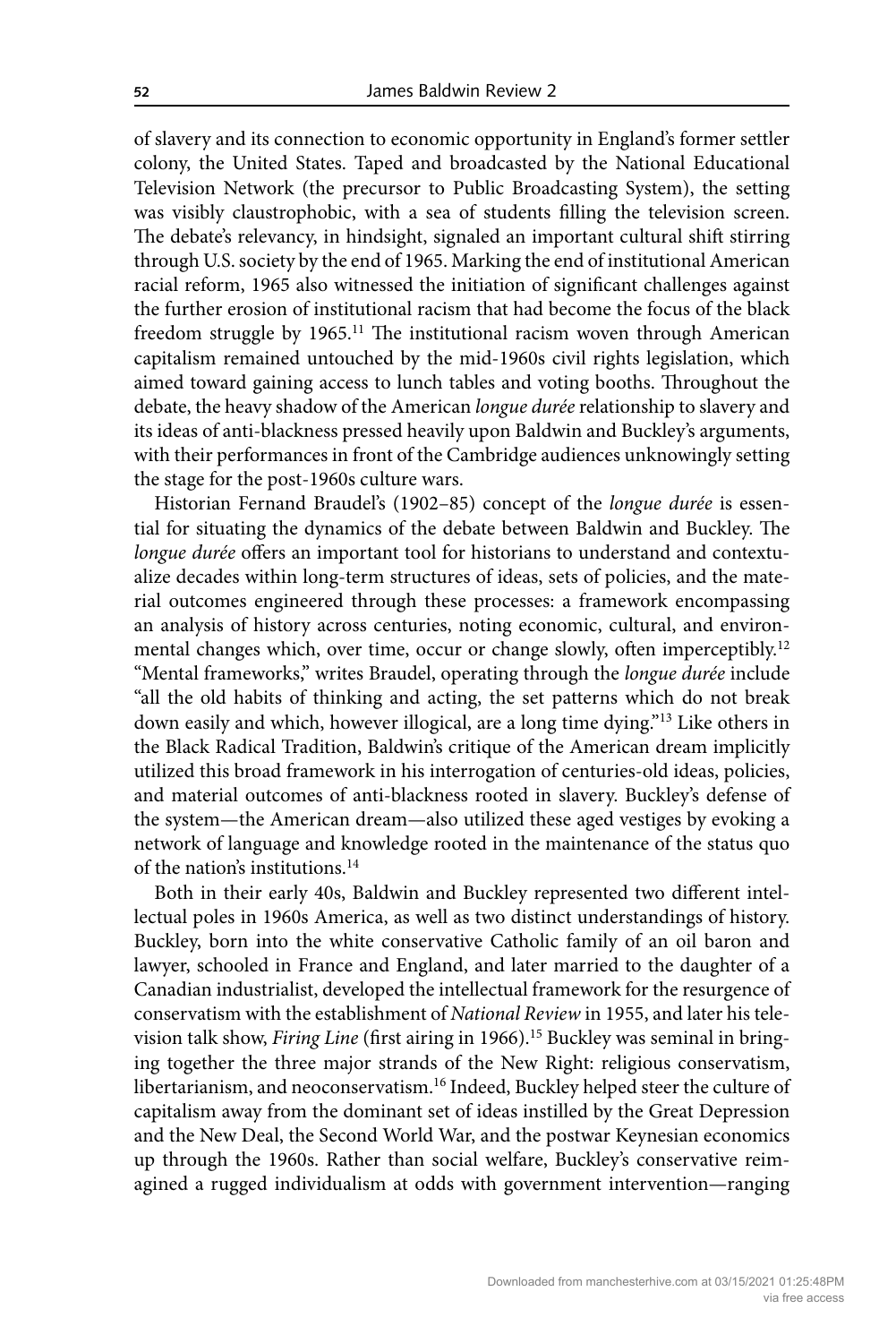from low taxes to a renewal of states' rights regarding social relations. The connection of his libertarian views of freedom from government intervention with the rights of the individual echoes Morrison's observations above: "Autonomy is freedom and translates into the much championed and revered 'individualism."<sup>17</sup> Considering federal action on civil rights to be unconstitutional social engineering, the conservative embrace of colorblindness imagined a new world where people saw, not race, but only people—or individuals. Stressing the freedoms of individuals amidst an age of collapsing institutionalized white supremacy, Buckley helped shape our own contemporary world, defined through the socio-economic system of neoliberalism and its racial ideology of colorblindness.

As a bestselling novelist and essayist, Baldwin grew up poor in Harlem and later left the country to live and write in Europe.<sup>18</sup> In the midst of gaining international recognition through a series of novels and collections of essays, the Civil Rights movement pulled Baldwin back to the United States in 1957, where he quickly became a sought-after spokesman. A central black intellectual of the time, Baldwin's rhetoric combined his working-class, Christian, Harlem background with his ability to "speak the language of the white intelligentsia."<sup>19</sup> In a series of non-fiction works, Baldwin's critiques during these years provided a counter to both the mainstream views of the Civil Rights movement as well as what would become Black Power. As Kevin M. Schultz writes, "Baldwin possessed the hope of Martin Luther King, Jr., but the threat of Malcolm X<sup>"20</sup> This combination proved particularly powerful as Baldwin increasingly brought arguments rooted in economics into his debates in the 1960s.<sup>21</sup>

The Baldwin–Buckley debate represents an early moment of the culture war between the demands of civil rights social justice movements and the so-called "white backlash" or states' rights advocates who bristled against anti-racist federal intervention.22 Narrowly framed as "white backlash," the concept obscures the deep fissures of American history as it implies a black provocation against a white presence innocent of past and present crimes. Through today, culture war debates against the claims of social justice activists continue to evoke a reclamation of innocence through a limited range of historical evidence—egregiously on display in recent debates surrounding Texas high school textbooks.23 The Cambridge debate between Baldwin and Buckley underscored the two very different sets of language and knowledge that anchor the culture war. Mobilized in reaction to the demands of the Civil Rights movement, an ethos inherited through the historical experience of people of European descent comprised the range of encounters with the New World, the West, the Other, the enslaved, the Alien, the savage, and the black. By ethos, I mean an argument or vision of the world based on authority, with the latter woven through the "virtues most valued by the culture to and for which one speaks."<sup>24</sup> The dominant American attitude constructed through the modern processes of slavery, settler colonialism, and patriarchy shaped a vision of the world that translated the violence required to ethnically cleanse Native Americans from their land, enslave people of African descent, and objectify women as the property of men into a system experienced as a naturally ordered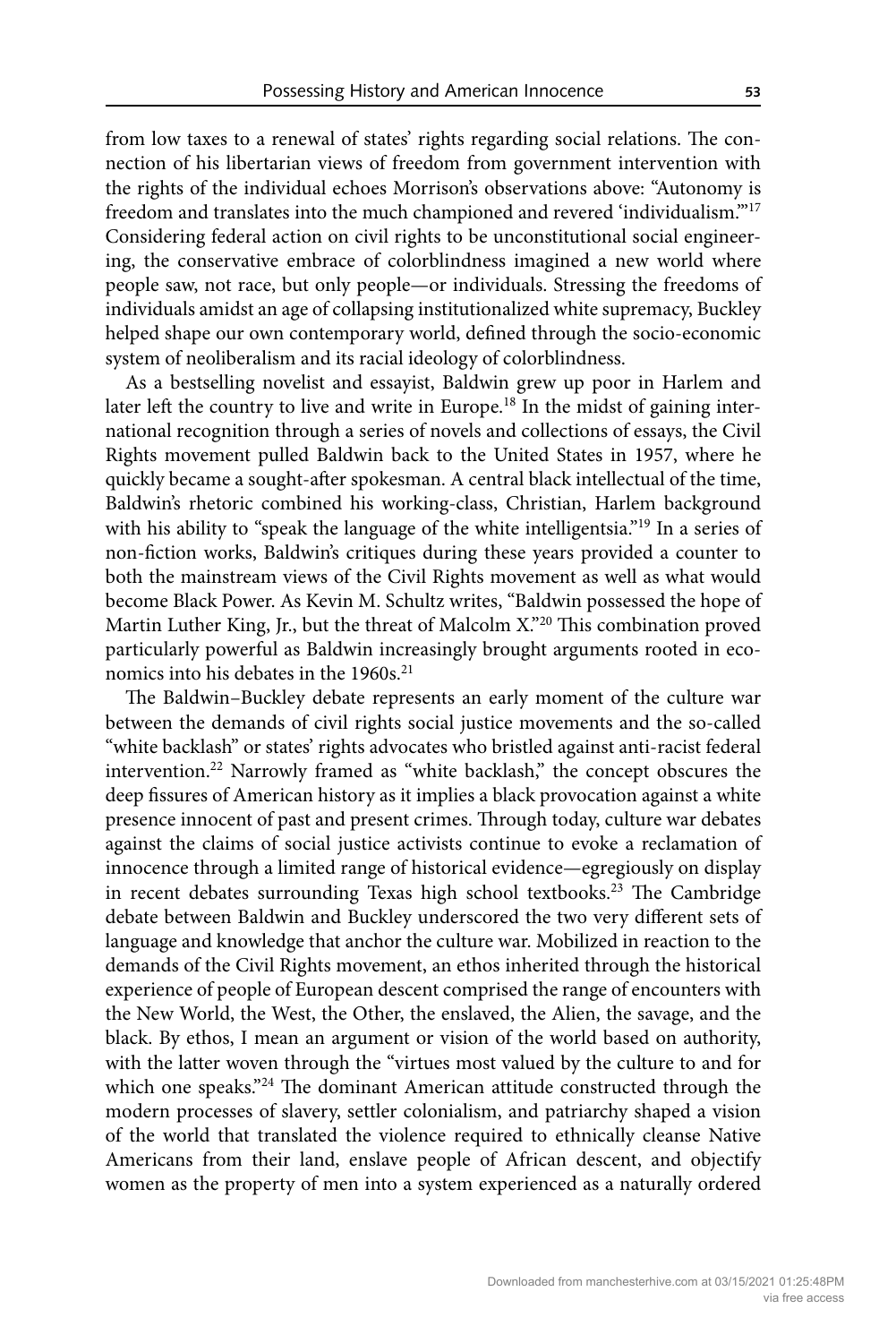and righteous civilization led by white men. The notion of civilization melded together the idea of "progress" into a culture developed through these experiences and structures that helped Americans navigate and define their history and identity.25 The Baldwin–Buckley debate provides a snapshot of the collision of these ideals, while weaving a systemic tapestry that outlines the relationship of power to language and the possession of history. While Buckley's ethos used the "progress"-laden language and history of "Western Civilization" to defend his position, Baldwin's approach foregrounded the Black Radical Tradition's subaltern position of the enslaved, the oppressed peoples written out of history. This confrontation between a system of knowledge developed through the processes of colonialism and slavery—i.e., modernity—and its contestation by those caught within its tendrils represents the stakes of the 1965 debate at Cambridge, as well as the anchoring precepts of the post-1960s culture war.<sup>26</sup> The key to this struggle was the possession of the meanings of history.

Commenting in the last decade of his life on the nature of history, Baldwin discussed the inability of people to escape "history and the effects of history":27

I have been living with those questions for a long time. You see, the trouble I am having right now is with the word itself. History means one thing in a European head. It actually means something else in an American head, and yet again something else in a black man's head. To leave it at that is enough for openness. I am not sure any longer what the word means. Especially as the white world now is calling on what it calls history to justify its dilemma without having the remotest sense of how they got to where they are. In spite of their adulation of history . . . Because if history means something, it means that you have learned something from it. If you haven't then the word has got to be changed. History in England, or France, or Germany, or indeed in Europe is now meant as an enormous cloak to cover past crimes and errors and present danger and despair. In short, it has become a useless concept. Except that it can be used as a stick to beat the people without history, like myself, over the head. That worked as long as I believed that you had history and I did not. And now that it is clear that that is not so, another kind of dilemma, another kind of confrontation, begins. Perhaps history has got to be born for the first time. It is certainly true that all the identities coming out of history with a capital H are proven to be false, to be bankrupt . . . And in terms of America, the Americans are even more abject than the Europeans who are stifling among their artefacts, their icons, which they call history. The Americans have never even heard of history, they still believe that legend created about the Far West, and cowboys and Indians, and cops and robbers, and black and white, and good and evil . . . If the Europeans are afflicted by history, *Americans are afflicted by innocence*. [my emphasis]28

When Baldwin reflected on whether or not one could escape history or its effects, he identified an important component: analyzing the present and the past from within the language and knowledge inherited from a past draped in oppression. Baldwin identifies an important bottleneck that impedes the ability to articulate and reconcile the crimes of the past and their bearing on the present. One needed power to control the circulation of knowledge, which, in turn, helps frame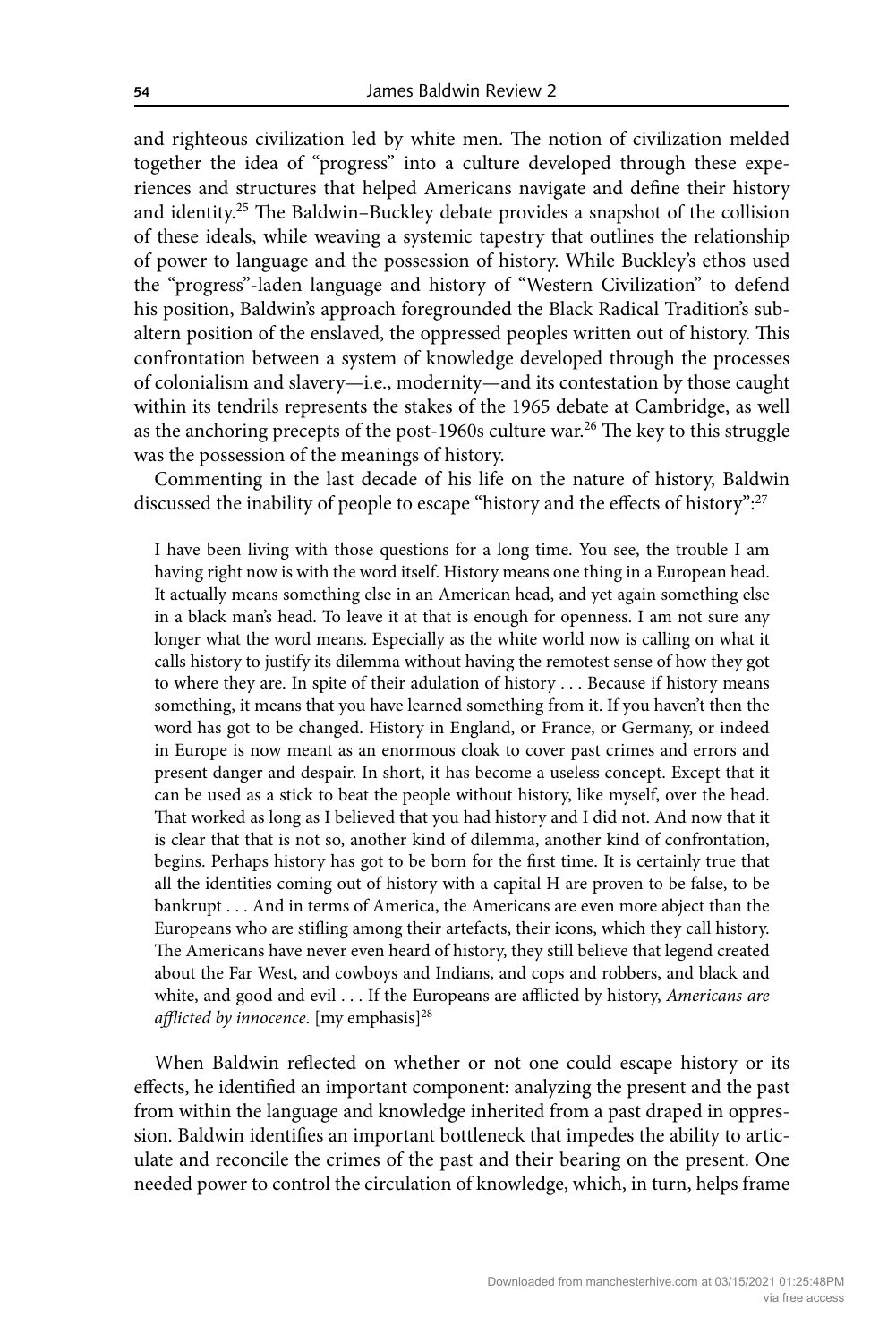the boundaries of debate. These boundaries establish the setting for American innocence—and the disavowal of its violent legacy.29 Indeed, specific to this power is the ability to silence one's history if it reflects an inconvenience to contemporary policies, or the necessity for the construction of a remembered past in light of policies aimed toward discrediting oppressed people's claims in the present. This struggle between forgetting and remembering becomes especially relevant when one is constantly beaten over the head by the very forces of institutionally remembered history. Forgetting or remembering help buttress contemporary rhetoric and policies, ultimately providing shape to material or economic processes while cultivating forms of oppression and privilege. Violent oppression, historically, allows for the disciplining of this knowledge, leading to the ability to frame both contemporary reality and the historical record. This violence, as Greg Grandin suggests paraphrasing Elaine Scarry—both performed and performs a "function," whereby acts cloaked in rhetoric subsume violence into prerequisite norms through which different groups interact historically.<sup>30</sup> The power to dominate generally favors those with history, literally establishing a norm that structures the violent antagonisms toward those, as Baldwin asserts, "without history."31 Remembering particular stories about the past, then, rhetorically extends the past into the present, shifting memories and impulses into conceptual, historically vindicated relationships with the current moment. Toni Morrison's thoughts on this dynamic are again relevant when she asserts an American self is "not history-less, but historical; not damned, but innocent; not a blind accident of evolution, but a progressive fulfillment of destiny."32 In short, the recurring trope of innocence is crucial for defining the American self, as its very identity is wrapped in the bloodied layers of crimes against humanity related to settler colonialism and slavery.

To profess innocence amidst a history of brutal racial antagonism, a certain level of performance is needed. Paraphrasing William Faulkner, Baldwin once asserted, "history is not the past, it's the present. One may even make an argument, in a couple of more weeks, that history is never the past, that everyone is always acting out history."33 Baldwin suggests here that real history is performed every day by people, who act out their historically inherited patterns of relations. We might call these performances "historical projections," conglomerations of inherited rhetoric, discourse, ideology, gestures, and the results of material power—mobilized and regulated through one's position in society. More precisely, these interactions reflect Baldwin's concept of the balance of power between those possessing history and those supposedly lacking history. Historical projections in practice help facilitate the dominant common sense and historical calculation that directs society's traffic through well-rehearsed paths within familiar stories of normalized prejudice. Performance and adherence to these constructed traditions in everyday life creates links to the past, with conflicts often resulting when an act of remembering questions the dominant narrative of the past and present. A culture war generally ensues in the wake of such trespass.

These culture war struggles over the possession of history take us back to the relevance of the *longue durée*. A narrowly remembered history—encompassing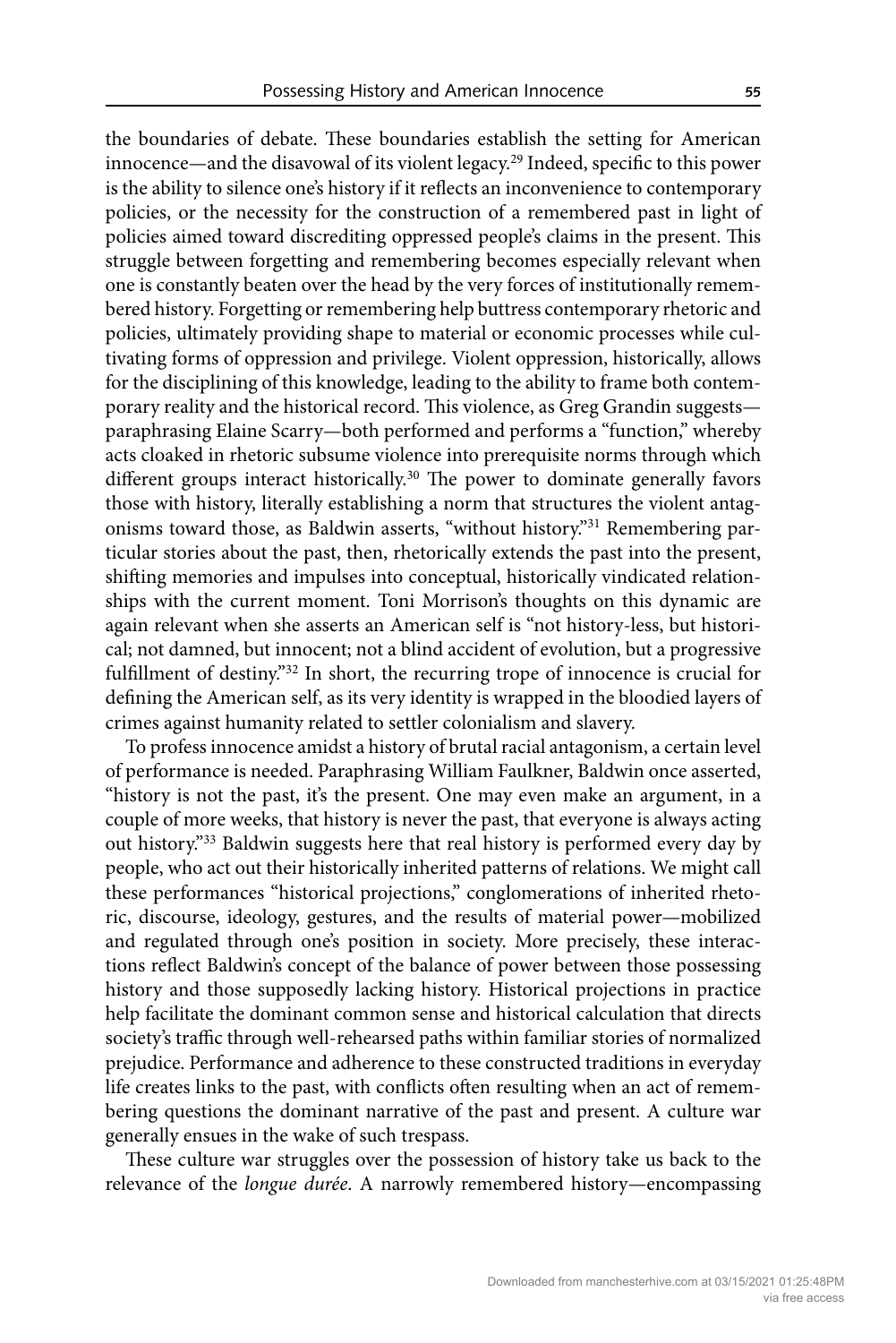decades, for example—too often eludes the *longue durée* processes that haunt sets of centuries-old norms, such as racism, sexism, and homophobia. Absent the larger context of history, the narrow conception leads to an ostensibly "clean slate" for future arguments to operate free from their historical connection to the "whole *longue durée* of racial dictatorship since the conquest."34 The unpleasant past is quarantined like a virus, allowing the nationalist trope of "innocence" to be redeemed. Exceptionalism amidst innocence disavows the violent past's contribution to the present while placing a "silence" around ongoing, centuries-old practices expressed through reformed language absent of explicit racism.35 The performance of disavowal or silencing mobilizes ideas of "progress" to blanket the present. It is here, in "progress," where the very sense of "innocence" Baldwin and Morrison suggest afflicts the American idea of history obscures the violence of settler colonialism and slavery that contributed to the American dream. Performances and gestures project these values of progress and innocence in times of conflict—particularly in the 1960s. The Baldwin and Buckley debate epitomizes these sets of performances, where a reconstruction and struggle over the possession of the past actively mobilizes deeply ingrained ideas linked to the centuriesold processes, while the reaction to the critique of the present and its past legacies equates to the undermining or destruction of civilization.

This article tells a story about this process, when moments are filled with historical projections, haunting the present with the ideas and performances of the past. In particular, it focuses on a moment in U.S. history when American innocence, as Baldwin describes it, collapsed amidst a decade of social—and later, economic upheaval. As the nation attempted to come to terms with its legacy of settler colonialism and slavery through the mediation of the 1950s and 1960s Civil Rights movement and the Vietnam War, rather than confronting these ghosts, a retrenchment of privilege emerged that guarded the innocence of those with history against the criticism of those "without history." An important component of this reaction included a wholly systemic shift in formal processes of racial exclusion, the deregulation of Jim Crow laws—which helped anticipate the flood of deregulation that accompanied the rise of neoliberalism in the 1970s and 1980s. With overt laws against African Americans deregulated through civil rights legislation, a new language emerged to buttress the old structural contours of white privilege formerly held in place by Jim Crow laws. The southern resistance to desegregation laws eventually led to a colorblind argument for exclusion based on the rights of property. These pro-segregationist maneuvers intersected with Buckley's political focal point of individual rights, which now emerged as the entity most aggrieved from the policies of an interventionist government trying to build social equality. We may read the Baldwin and Buckley debate in 1965 as an early battle of this culture war.

At Cambridge, Baldwin represented the descendants of American ex-slaves, a status in 1965 that bore the racial antagonism represented by American history and its obsession with anti-blackness. Baldwin's work—both fiction, but especially non-fiction—examined these processes throughout the mid-twentieth century,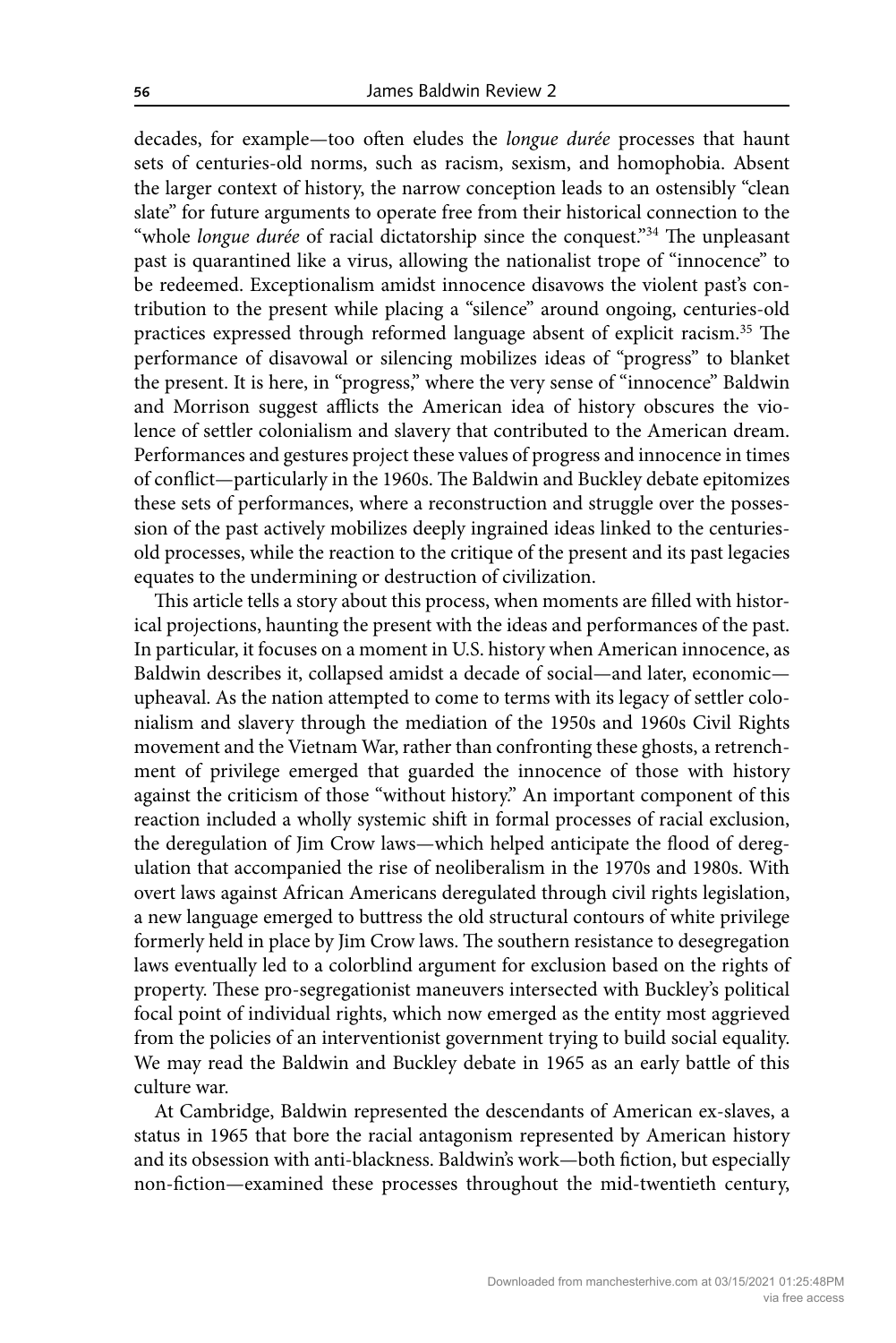addressing the ongoing anti-black antagonisms that Saidiya Hartman calls the "afterlife of slavery."36 The material and cultural aftermath of the colonial era and the nation's founding utilized the ideas of enlightenment progress to form a contradictory coexistence between, on the one hand, the recognition of the "rights of man," and, on the other, a specificity of these rights so that they did not apply to those nonwhites who were colonized or enslaved. The strands of anti-blackness compose and strengthen frameworks that justify "progress," the frontier, Manifest Destiny, and "the white man's burden," relaying a tale of innocence amidst the attempts to perfume the violated bodies strewn across North America, caught in the aftermath of colonization and slavery. Policing this line, often in light of miscegenation fears, mobilizes not only the state apparatuses but the public as a white whole via civil society: the protection and defense of the common, where conscripts identifying as white mobilize against black intrusions. As Wilderson suggests, these conscripts are "deputized," filled with an arsenal of historical projections pursued through the faith of progress. $37$  The insistent anti-black attitudes emanating from an identity sealed through this historical convergence provide a crucial pivot that facilitates the cultural understandings of gender, sexuality, class, and the geographic mapping of civil society—including whose voices are heard, and whose are silenced in the name of guilt and innocence.

Buckley, a descendant from Ireland, represented the quintessential white ethnic. This identity, revived in the 1970s after a brief pause during the post-Second World War years of white ethnic assimilation into suburban America, largely emerged as a response to the ethnic pride movements initiated with the Civil Rights/Black Power movements.38 Buckley articulated an important reframing of the "race" debate in this era when "racial" arguments increasingly fell out of respectable debate. Beginning publicly in the 1950s in his journal, *The National Review*, Buckley's attacks against the Civil Rights movement stressed the supposed cultural deficiencies of African Americans when compared to other ethnic Americans, such as the Irish, Italians, or Jews.<sup>39</sup> This shift in language from racial science to ideas of culture formed a core component of what would emerge in the 1970s as colorblindness. The meeting of Baldwin and Buckley in 1965 represents an important clash within the *longue durée* of U.S. history, when a descendant of slaves mobilized memory surrounding the history of the black American while the white ethnic attempted to deflect the criticisms by mobilizing the ghosts historical projections—long haunting and facilitating the anti-black contours of the republic.

The broadcast announcer, St John-Stevas, described Baldwin as the "star of the evening" as the author rose and ventured through the crowded Union to the podium amidst tumultuous applause. Framed in a sea of white British faces, with a few black Britons, Baldwin initially responded to the question of the American dream and its relationship to the Negro by calmly posited that the overarching, "deeper" question depended on "one's point of view," "on where you find yourself in the world, what your sense of reality is. That is, it depends on assumptions we hold so deeply as to be scarcely aware of them."40 Baldwin outlined this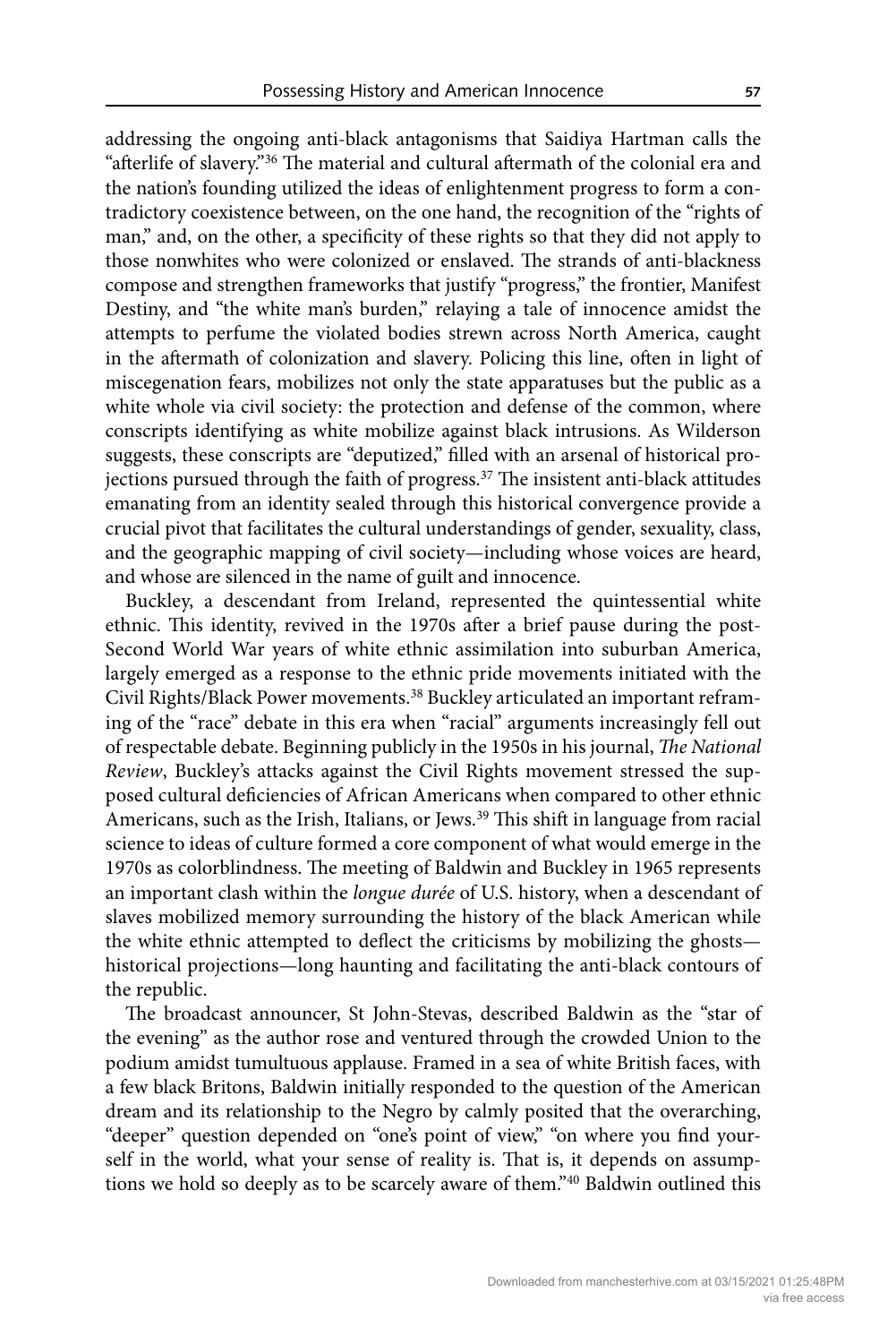notion by describing the dynamics of white interpretations of black resistance to racial oppression. For whites, this resistance appeared as an irrational attack on "the system to which [the white man] owes his entire identity."<sup>41</sup> The status quo of the social structure—from cultural to economic—fostered a white identity through an inverse relationship with blacks, where subjugation by whites occurred through a "naturally" established social disposition. This binary of white freedom and black enslavement resulted in the violent policing of the meaning of whiteness to preserve the status quo, to preserve white identity. Years later, Baldwin further explained the intricacies of this relationship between whiteness and blackness: whiteness was a set of attitudes that permeated the system of oppression, whereas blackness was the condition created by these antagonistic beliefs toward black bodies.42 This situation left resistance by black people to be seen as an affront toward, or a revolutionary overthrow of, the system to which whiteness gives both spiritual and material meaning. From the lack of deference to breaching color lines to all-out insurrection, a society premised on whiteness viewed black agency as turning civilization on its head. Finally, Baldwin contextualized blackness in the economy—the "expense" of this system—noting the free labor blacks provided to build the ports, railroads, harbors, and other economic features that aided industrialization and the accumulation of capital.

The violent subjugation of people of African descent as property—and after emancipation, as cheap labor—intimately connected the economy to the sets of meanings attached to skin tone, forming the ontological triggers for American anti-black racism. This relationship performed another role for those not benefitting from the accumulation of capital. Describing the minds of poor whites, Baldwin outlined their frame of reference to his Cambridge audience: "they have been raised to believe, and by now they helplessly believe, that no matter how terrible some of their lives may be and no matter what disaster overtakes them, there is one consolation like a heavenly revelation—at least they are not black."43 An investment in anti-blackness, then, is the reward for white acquiescence to the American dream. In this sense, monetary value binds itself to a racially coded binary, most notably observed in the greatest postwar asset the majority of white Americans possessed: federally subsidized housing in the white spaces of suburbia.<sup>44</sup> Moving to the present, Baldwin announced to the audience:

What we are not facing is the results of what we've done . . . What is crucial here is that unless we can manage to establish some kind of dialogue between those people whom I pretend have paid for the American dream, and those other people who have not achieved it, we will be in terrible trouble.

Here we see Baldwin's notion of the operation of history at work, insisting that those living in the present recognize the outcome of this centuries-old paradox anchoring the American dream. This recognition demands, however, an admission that the American dream embodied a white imagined space and existence, and that it was created through an ethos built upon the brutality of slavery and the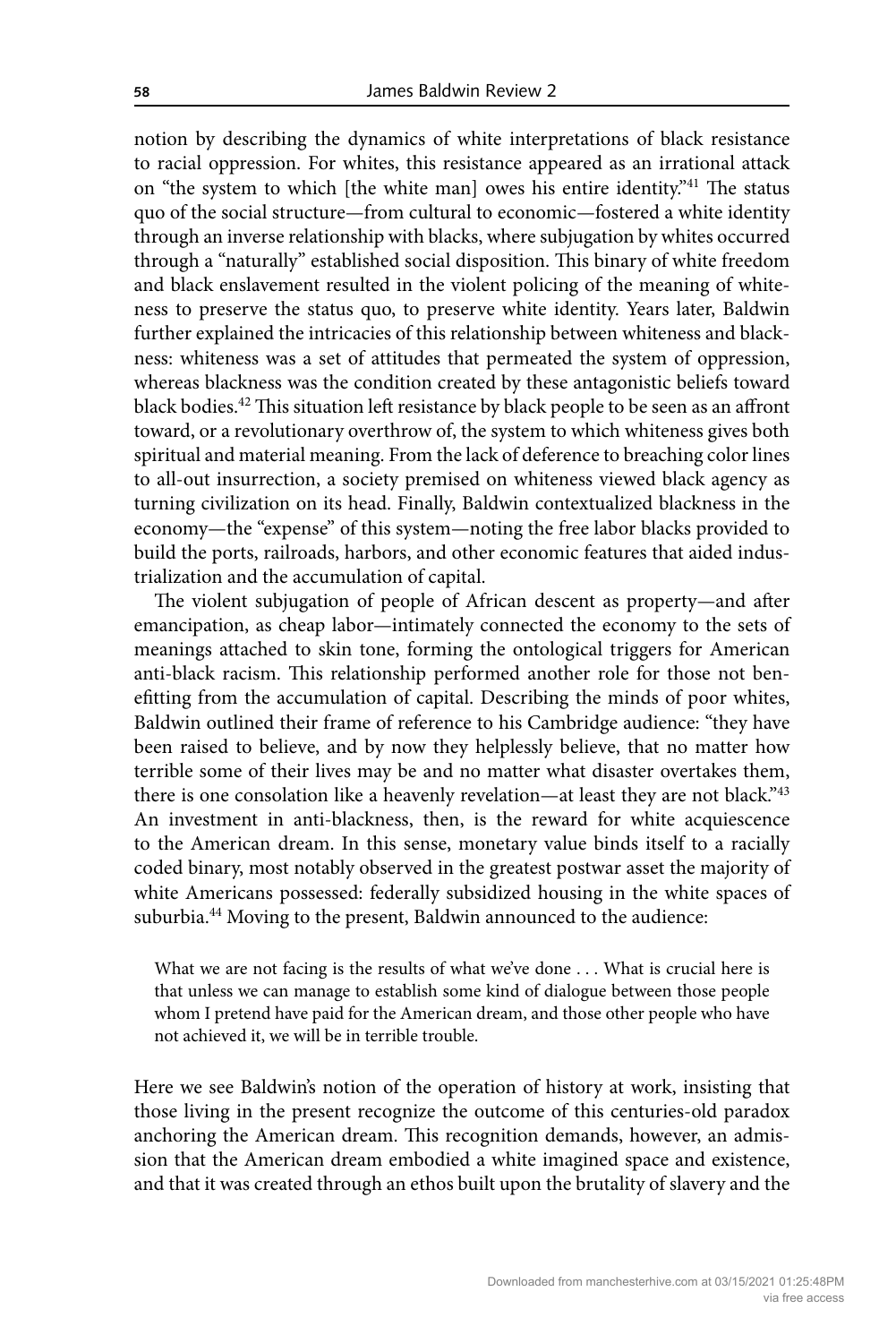exclusion of African Americans from the protections of civil society.<sup>45</sup> The inability to grasp this history would spur the sort of crisis of identity Baldwin spoke of to Nikki Giovanni. Adding an ominous epilogue, Baldwin summed up:

until the moment comes, when we, the Americans, we the American people, are able to accept the fact, that I have to accept, for example, that my ancestors are both white and black, that on that continent we are trying to forge a new identity, for which we need each other. That I'm not a ward of America; I'm not an object of missionary charity. I am one of the people who built the country. Until this moment, there is scarcely any hope for the American dream, because the people who are denied the participation in it, by their very presence, will wreck it. And if that happens, it's a very grave moment for the West. Thank you.

A standing ovation in the Cambridge Union hall followed.

More subdued applause greeted Buckley's arrival, unlike Baldwin's raucous reception. Buckley began with a solemn appraisal of Baldwin's "indictments," with his rebuttal immediately underlining many of the stakes outlined by Baldwin's theorization of the American dream. Through his well-known eloquence, speaking calculatedly and with aloofness, Buckley's argument literally performed the model of oppression—mobilizing historical projections—outlined by Baldwin. Buckley began by normalizing the field of objectivity as a strict domain of "white rationalism" in an attempt to disqualify Baldwin's testimony. Performing an inverted form of Baldwin's claim about what one's "sense of reality is" and their deeply held assumptions, Buckley asserted:

It is quite impossible in my judgment to deal with the indictment of Mr. Baldwin unless one is prepared to deal with him as a white man, unless one is prepared to say to him that the fact that your skin is black is utterly irrelevant to the arguments that you raise. The fact that you sit here as is [*sic*] your rhetorical device, and lay the entire weight of the Negro ordeal on your own shoulders, is irrelevant to the argument that we are here to discuss.

Underlining the dichotomy between "those with history" and "those without history," Buckley demanded an erasure of Baldwin's blackness—his history from the debate. The question at hand, according to Buckley, could not be judged objectively by someone who is black. With the loss of an unapologetic white supremacy, the demand for colorblindness wrapped in white normativity stressed Baldwin's bias as a black man—while underlining Buckley's innocence as a mere rational white man attempting to make sense of the era's upheavals. We may associate this reform, later embraced by neoliberalism, as a continuation of modernity's "scientific" objectivity, so crucial for the engineering of the dreams and truth statements of Europeans and white Americans.<sup>46</sup> The ability to be objective, especially for white Americans, established itself through a measurement of humanity that set people of African descent as the savage "race" furthest away from the "superiority" of rational European "stock." Buckley's objectivity,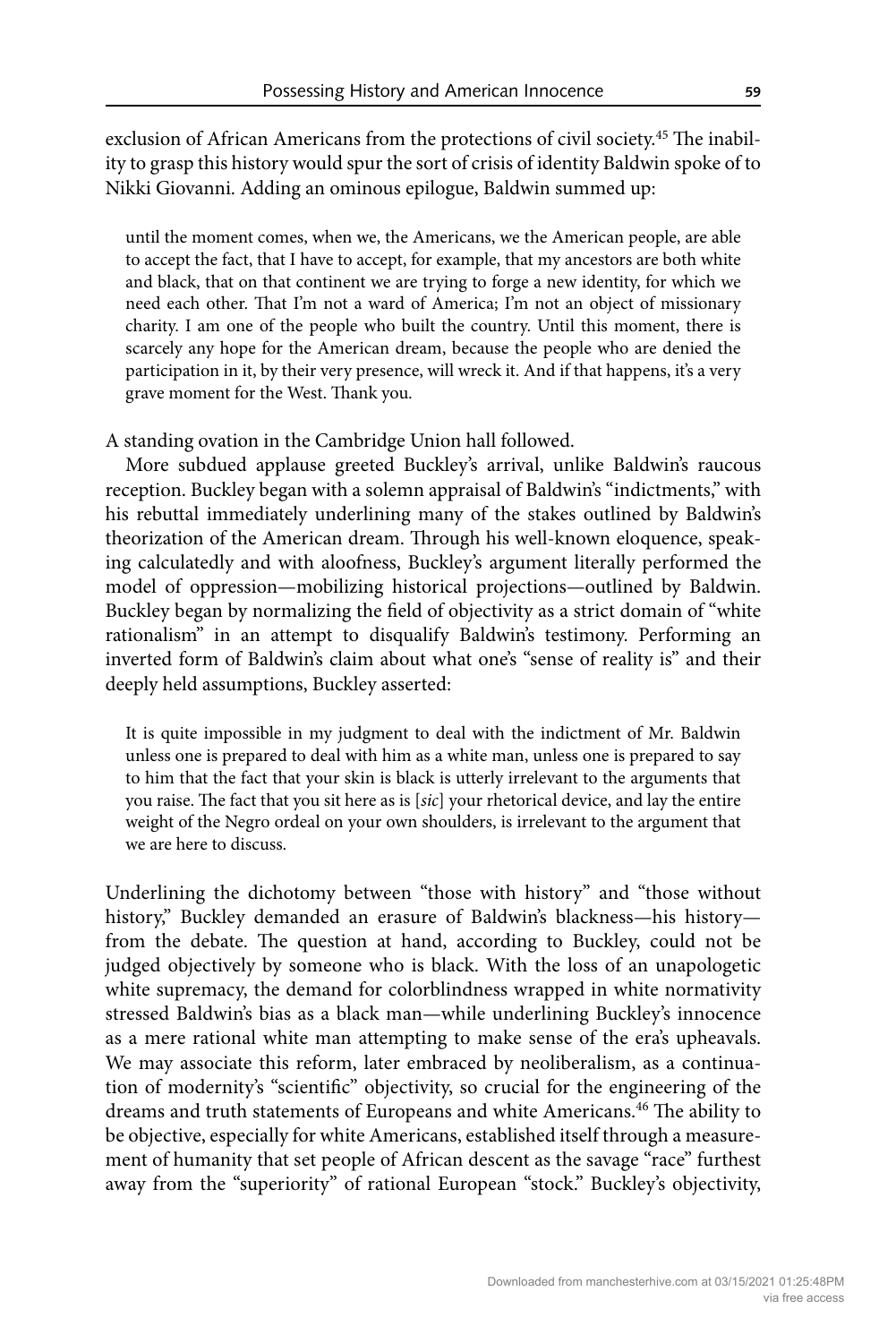or arguments grounded in the normal capacity of whiteness to judge things exterior to it, offered a reassuring balm—a pledge of innocence—for those participating in the brutality toward nonwhites in the name of maintaining Western modernity and civilization. Buckley's pronouncements mobilized the historical projections still circulating in the mid-1960s which mimic this logic: the socially dead—enslaved, or descendants of enslaved Africans—cannot speak their case as they are without history. This rhetorical shift for Buckley, moreover, provides insight into the evolution of colorblindness from its overtly racist origins. Indeed, eight years before the 1965 debate Buckley rigorously defended the resistance of southern segregationists against desegregation: "the White community is so entitled [to discriminate] because it is, for the time being, the advanced race."47 Colorblindness removed the explicit racial markers from language criticizing the Civil Rights movement.

The attempt to undermine Baldwin's credibility spoke to mid-1960s anxieties about whiteness and blackness and the historically reflexive white fears of the formerly subjugated, now speaking back. These anxieties, moreover, were tied to the dissolution of other older ideas constructed to imply the innocence of white participation in anti-blackness, notably connected to plantation conceptions of Sambo the passive Negro, whose child-like behavior needed direction and guidance—and notions of self-rule.48 Notions of self-rule are related to ideas surrounding the African American as socially dead, outside civil societies' boundaries of decency and security. At the debate in 1965, the logic of self-rule emerged through an ad hominem attack aimed at Baldwin. Buckley suggested that "He [Baldwin] didn't, in writing that book [*The Fire Next Time*], speak with British accents that he used exclusively tonight"—thus painting Baldwin with the caricature of Zip Coon, the awkwardly free black who, despite trying, can never speak, act, or think like a white man.<sup>49</sup> In the same sentence, Buckley also charged Baldwin with threatening "America with the necessity for us to jettison our entire civilization." Again, for Buckley, the removal of the oppressive conditions connected to policing blackness would turn the ethos of white America, specifically its putative "progress" narrative of innocence, on its head.<sup>50</sup>

In a full performance of the post-Civil Rights movement's white defense of privilege, Buckley inverted the power dynamics between whites and blacks. Bestowing a particular power on Baldwin in the presentation of his case, Buckley presented himself as unfairly matched—not against the intellect of Baldwin, but against a presumed social power Baldwin held over him, a mere white man. "Tonight," Buckley announced, he was "going to speak to [Baldwin] without any reference whatever to those surrounding protections which [he was] used to in virtue of the fact that [he is] a Negro." This performance of powerlessness focused on a narrow moment of the present that stipulated a level of rhetorical power on behalf of blackness despite centuries of white supremacy and anti-blackness. Rhetorically excluding the *longue durée* history between people of European descent and those of African descent, Buckley attempted to gain allies in the Cambridge hall who might feel uncomfortable with increased public criticism of deep traditions that have now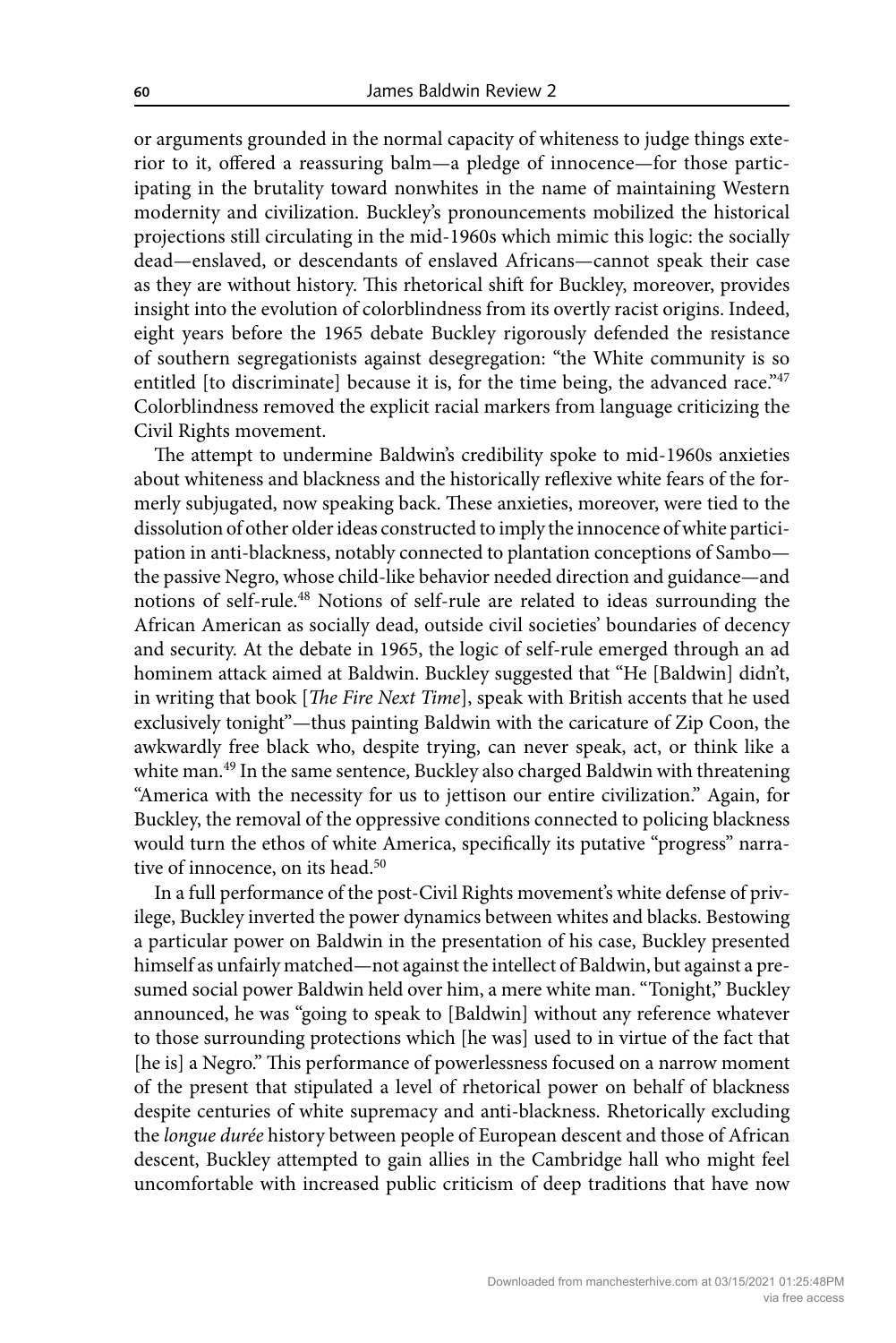been condemned as racist. Lipsitz calls this type of situation a "manifestation of privilege masquerading as powerlessness."51 According to Buckley, Baldwin's blackness simultaneously disqualified him from engagement in civil society to make his own arguments, while at the same time Baldwin's blackness was pronounced as an unfair power advantage over the innocent, white ethnic Buckley. In minutes, centuries of white supremacy and systemic anti-blackness dissolved; race as an identity was suddenly denounced as an unfair rhetorical device to gain favor or power. Indeed, Buckley's performance is an early moment of colorblindness where, as Singh notes, "Race now means racism, especially when it is used to define or defend the interests of a minority community."52

Buckley's parries illustrated more than merely the modern fear of the enslaved striking back at the master. More importantly for the next decade's economic restructuring, these discursive strategies were employed to reconceptualize the operation of power by historically erasing centuries of white privilege after a decade of embarrassing scenes transmitted globally of white brutality against blacks who were seeking the protections of the Constitution. In his assessment of the unfairness of Baldwin's blackness, Buckley helped to anchor a conceptualization of 350 years of white antagonism toward blacks as a process conceived of as reciprocal, with each "side" suggested to have equal ability to deliver "damage" to the other. In short, a system of "race relations," which "assumes that racial prejudice arises out of a natural antipathy between groups on the basis of difference," rather than a system of "racial oppression," which "locates the source of the problem within the structure of society," where a "system of domination . . . entails major political and economic institutions, including the state itself."53 As a relationship decontextualized from history, one could innocently frame any support for African-American equality as promoting an unfair privilege against whites, a familiar binary in reverse formed through whiteness as an ethos and blackness as a condition—now inverted at the height of the civil rights era when overt white supremacy had lost its respectability. Often misidentified as suddenly appearing in U.S. history, the so-called "white backlash" countered the growing chorus of 1960s social movements that questioned the basis of "civilization," by positing a renewal in white innocence.

Alongside the rewriting of history, Buckley also deflected the criticisms of African Americans away from notions of structural racism. In attacking Baldwin's argument, Buckley dismissed the connection between capital accumulation and enslaved or Jim Crow disciplined black labor. A primary tool for Buckley's defense of the status quo lay in the arguments that underpinned a book he suggested the students read to fully understand the situation in America: Nathan Glazer and Daniel P. Moynihan's *Beyond the Melting Pot: The Negroes, Puerto Ricans, Jews, Italians, and Irish of New York City* (1963).54 Published the same year as Baldwin's *The Fire Next Time*, *Beyond the Melting Pot* embodies what historian Matthew Frye Jacobson calls "an inaugurating text" of the culture wars.<sup>55</sup> "My great grandparents worked too, presumably yours worked also," Buckley innocently proclaimed, reciting what would become a familiar white retort to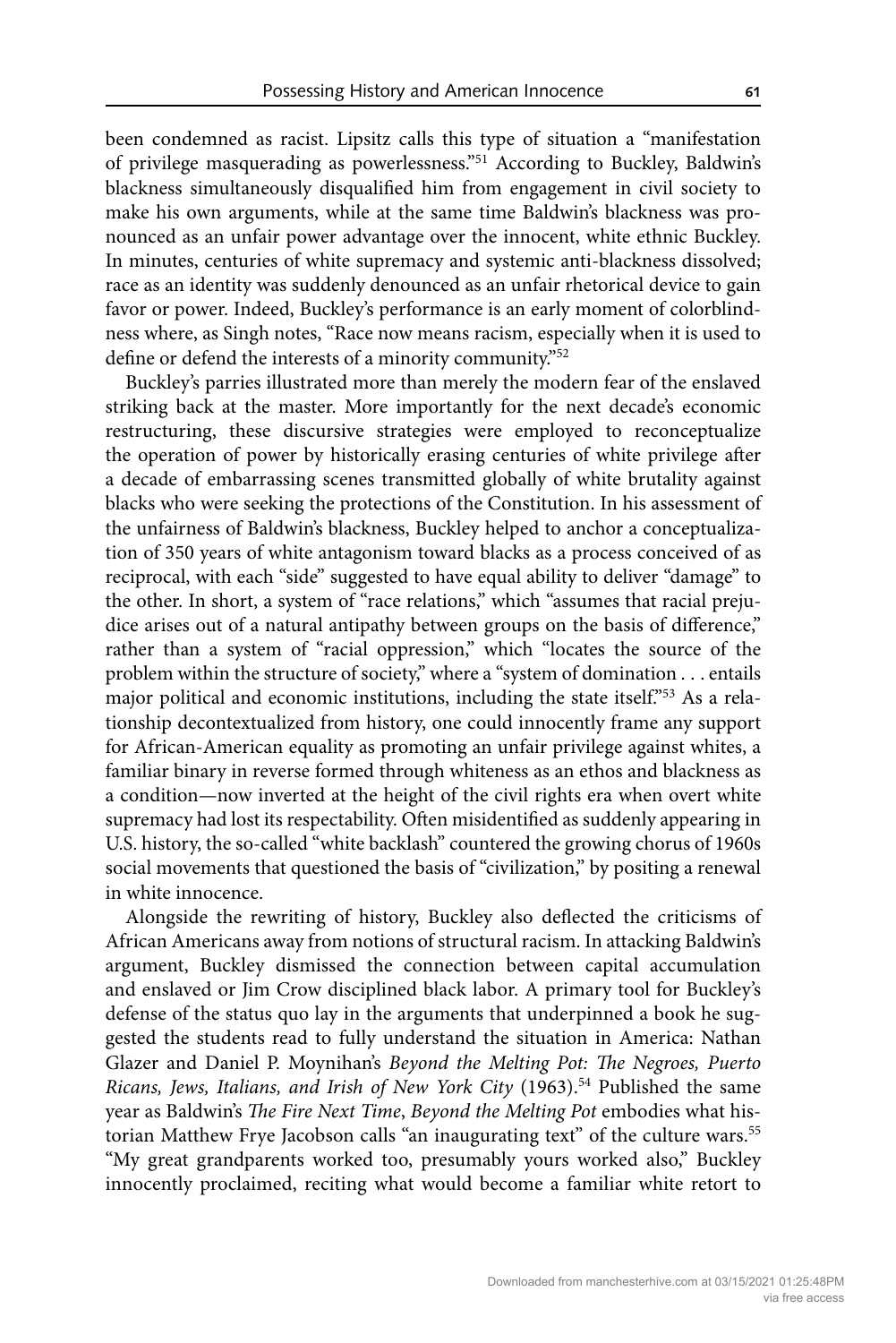Affirmative Action.<sup>56</sup> In explaining the "complicated" nature of the racial problem in the U.S., Buckley suggested that the issue existing in America was individual discrimination against blacks, not institutional racism; a problem for reform, not for radical solution.

Buckley's use of Moynihan, co-author of *Beyond the Melting Pot*, is noteworthy in the fact that the latter was instrumental in developing white liberal, and later conservative, responses to black critiques of institutional racism, beginning with *The Moynihan Report* (1965), his contribution to President Johnson's commencement speech at Howard in 1965, and his later memo to President Nixon in 1970 suggesting that the "issue of race could benefit from a period of benign neglect. The subject has been too much talked about."57 The other co-author, Glazer, later wrote *Affirmative Discrimination* in 1975 where he asserted that Affirmative Action policies were unfair for whites, who were innocent of the crimes of their ancestors.58 Working from this intellectual tradition, Buckley's second suggestion during the debate was to assert that a primary "failure of the Negro community itself [was its inability] to make certain exertions which were made by other minority groups during the American experience." Noting the absence of the "particular energy . . . so noticeable in the Jewish community and to a certain, and lesser, extent, in the Italian and Irish community," Buckley asserted, "We should focus on the necessity to animate this particular energy" in African Americans. In short, they should be encouraged to develop an ethos—a favorite word for Buckley when describing this situation throughout his television series, *Firing Line*. For example, on a 1967 episode of *Firing Line* when Buckley interviewed Nat Hentoff about Black Power, Buckley questioned whether access to power was the only thing holding back African Americans:59

Well, one of the reasons that I am perhaps as baffled as other people in trying to understand your critique, and that of so many other people, is I am never quite sure whether Black Power means that the desiratum [*sic*] is simply the use of a lever, with a maximmization [*sic*] of the lever inferred, or whether there is built into that some sort of concept; for instance, there is Black Power in Ghana, isn't there—not a hell of a lot of progress from your standards or mine—so, pure political power isn't of itself enough. It is political power united with certain concepts, a certain ethos, that you and I feel we want to push. We hear from somebody like James Baldwin who says that the only thing the white man has that the Negro should want is power—meaning that he explicitly disdains the criteria, the value system of the white community.<sup>60</sup>

Buckley's use of the concept of ethos underscored a perceived lack of cultural ability to adapt to mainstream white society, what previous eras had simply termed white superiority toward black inferiority. This new language amidst the changing political landscape of the civil rights era was necessary to keep alive the sentiments of anti-blackness through colorblind assertions via culture and ethos. A crucial element in this shift included the increasingly popular trend among critics of the Civil Rights and Black Power movements to compare the historical experiences of African Americans to those of white ethnics—a task pioneered by Glazer and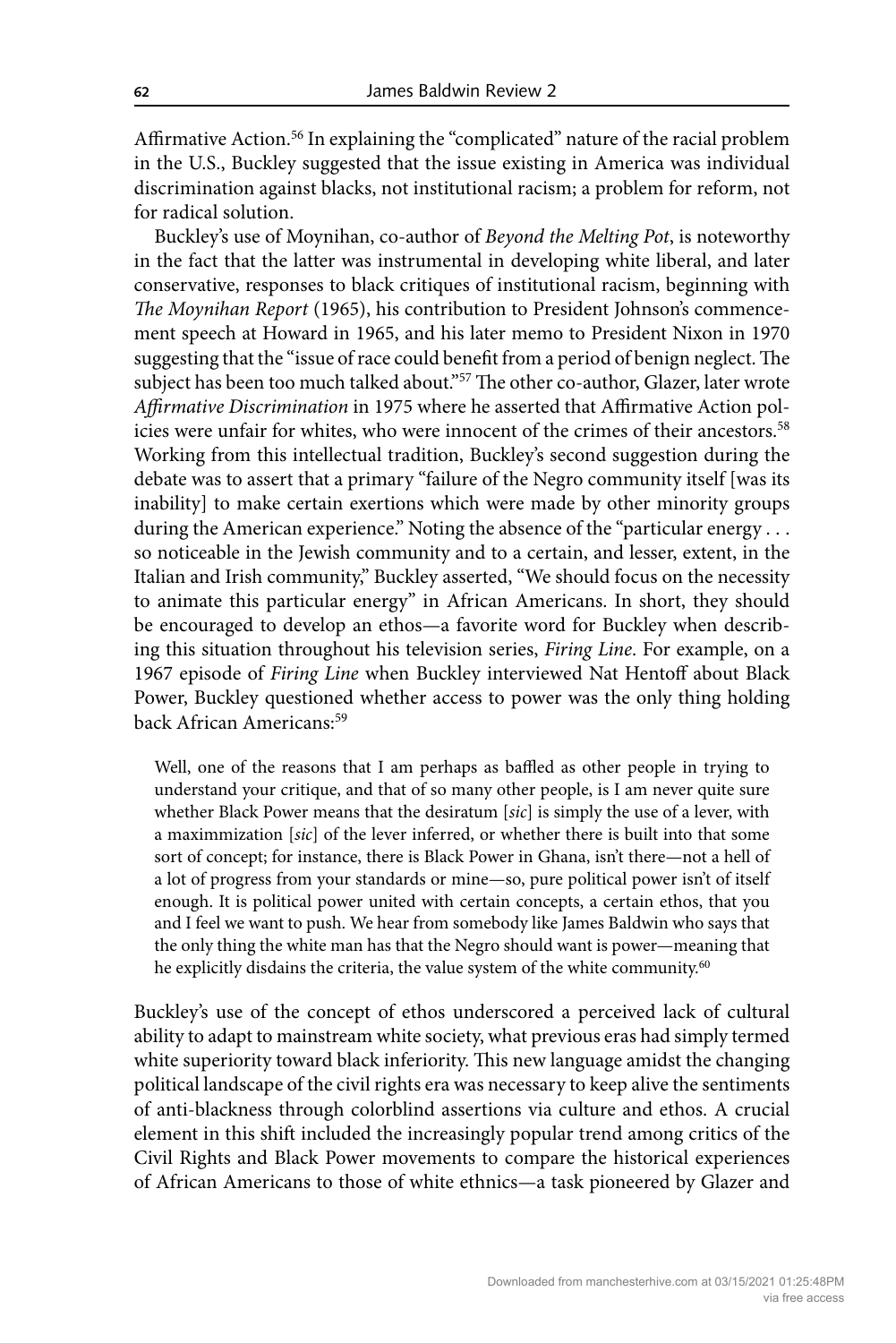Moynihan, and championed by Buckley. As Jacobson notes, "The historical weight of incorporation by conquest or by slavery, for instance, was of little account in this model, as *all* groups could expect to proceed along roughly the same lines of acceptance, mobility, and success as had the great waves of immigrants from Europe beginning in the 1840s."61

By contrasting the differences between African Americans and white ethnic Americans, Buckley helped to outline the rhetorical contours of Martin Barker's notion of the "new racism," in which theories of race are concealed in order to "provide form and structure to people's experiences and reactions, without displaying itself as a whole theory with big and dangerous implications."62 Without explicitly saying so, Barker suggests historical projections play a role in the new racism: older, scientific-biological notions of race are concealed in a language of culture. The notion of culture carries with it the baggage surrounding ideas of civilization, setting parameters where culture discursively links up to older notions of science and biology at the same time that it obscures the discredited assumptions of racial superiority through language describing "a 'way of life'"—with the latter judged from the dominant cultural perspective.63 As the authors of *The Empire Strikes Back: Race and Racism in 70s Britain* assert, "Once the argument has been couched in terms of 'alien cultures', common-sense racism can be relied upon to provide the missing inflexions."64 Rather than having racial matters weighted in biology and science, the dominant issue is "the insurmountability of cultural differences, a racism which, at first sight, does not postulate the superiority of certain groups or peoples in relation to others but 'only' the harmfulness of abolishing frontiers, the incompatibility of life-styles and traditions."65

For Buckley and many of his successors, culture replaced the explicit racial arguments that justified the conditions of African Americans, relieving white society of complicity in fostering racial antagonism. From a position of innocence, Buckley's cultural approach ventured into the sociological territory inhabited by Glazer and Moynihan, where a technocratic and "unbiased" study denoted the range of deficiencies allotted to African Americans. In *Nobody Knows My Name* (1961), Baldwin asserted:

One of the reasons we are so fond of sociological reports and research and investigational committees is because they hide something. As long as we can deal with the Negro as a kind of statistic, as something to be manipulated, something to be fled from, or something to be given something to, there is something we can avoid, and what we can avoid is what he really, really means to us. The question that still ends these discussions is an extraordinary question: Would you let your sister marry one?<sup>66</sup>

This combination of statistical investigation and the sexualization of the socalled "Negro problem" was mobilized alongside another set of self-rule tropes near the end of Buckley's speech. Adding statistics from *Beyond the Melting Pot* to underline the inferior ethos of African Americans, Buckley confidently asserted the cultural distance between blacks and whites (and, thus, the justification for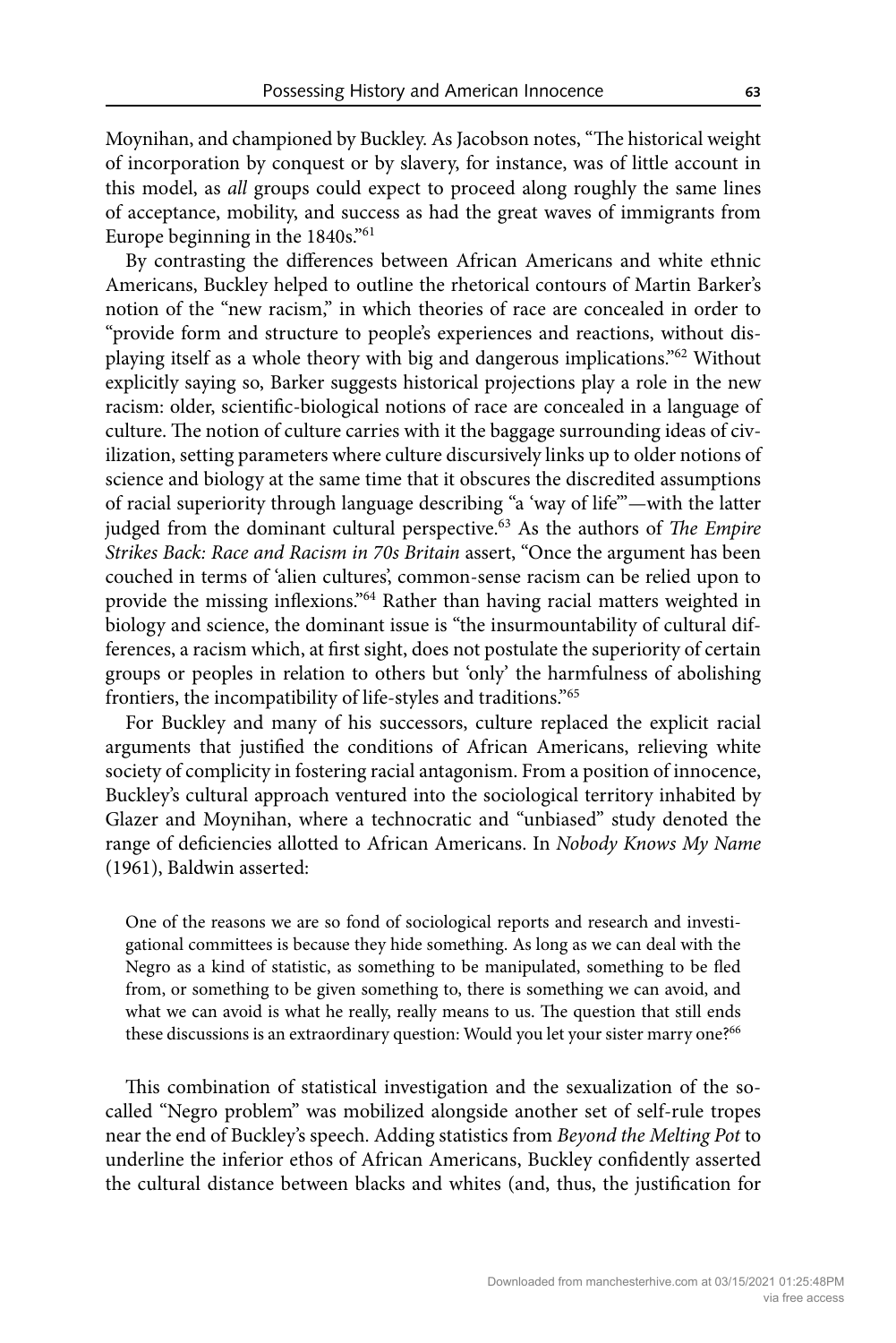discrimination): "Fourteen times as many people in New York City born of Negros are illegitimate as of the whites." Building on this conception of black deviancy, Buckley then connected the biological deviance of blacks with the ignorance of poor whites in response to one student's heckle demanding that blacks be able to vote in Mississippi: "The problem in Mississippi isn't that too few Negroes can vote; it's that too many whites can." This remark itself conveniently laid the blame for individual racism on the poor and ignorant, simultaneously erasing the origins of institutional racism as well as creating a rhetorical bridge between black inferiority and poor white ignorance. Buckley followed up the question by paraphrasing the conservative black thinker Booker T. Washington, in suggesting that mere voting rights or holding public office were not enough: "but that they be prepared to hold public office. Not that they vote, but they be prepared to vote . . . It is much more complicated, sir, than simply just the question of giving them the vote."

For Buckley, the obstacle facing African Americans was the white supremacist notion inherent in questioning self-rule for blacks (and worldwide for other nonwhites) and self-rule's contingency on the adoption of white Western values or ethos. According to Buckley's logic, self-rule was an impossibility for African Americans, as he embraced the colorblind, cultural pathology of Glazer and Moynihan's assessment of the failure of African Americans to assimilate, like white ethnics, into U.S. society. White innocence, then, succumbs to the burden of guiding African Americans. These "new" ideas offered a replacement for the blunt language used by Buckley in an August 1957 issue of *National Review*, where he used the trope of self-rule in describing the situation facing African Americans in the South. Though a bit less subtle, Buckley's original thoughts stressing notions of progress and innocence in the matter of civil rights reveal the connections between race, economics, and political power:

Reasonable limitations upon the vote are not exclusively the recommendations of tyrants or oligarchists (was Jefferson either?). The problem in the South is not how to get the vote for the Negro, but how to equip the Negro—and a great many Whites—to cast an enlightened and responsible vote . . . The South confronts one grave moral challenge. It must not exploit the fact of Negro backwardness to preserve the Negro as a servile class. It is tempting and convenient to block the progress of a minority whose services, as menials, are economically useful . . . So long as it [the South] is merely asserting the right to impose superior mores for whatever period it takes to effect a genuine cultural equality between the races, and so long as it does so by humane and charitable means, the South is in step with civilization, as is the Congress that permits it to function.67

The discourses of civilization, reason, and progress, so essential to justifying processes of American history—from slavery to ethnic cleansing to the restriction of women's rights—are utilized by Buckley here to save the South from criticism of its own "civilization." His earnest defense and attempted redemption of the South rests upon centuries of anti-black oppression, with violence sculpting black enslavement in tandem with the ideas and processes of white freedom. The assertion of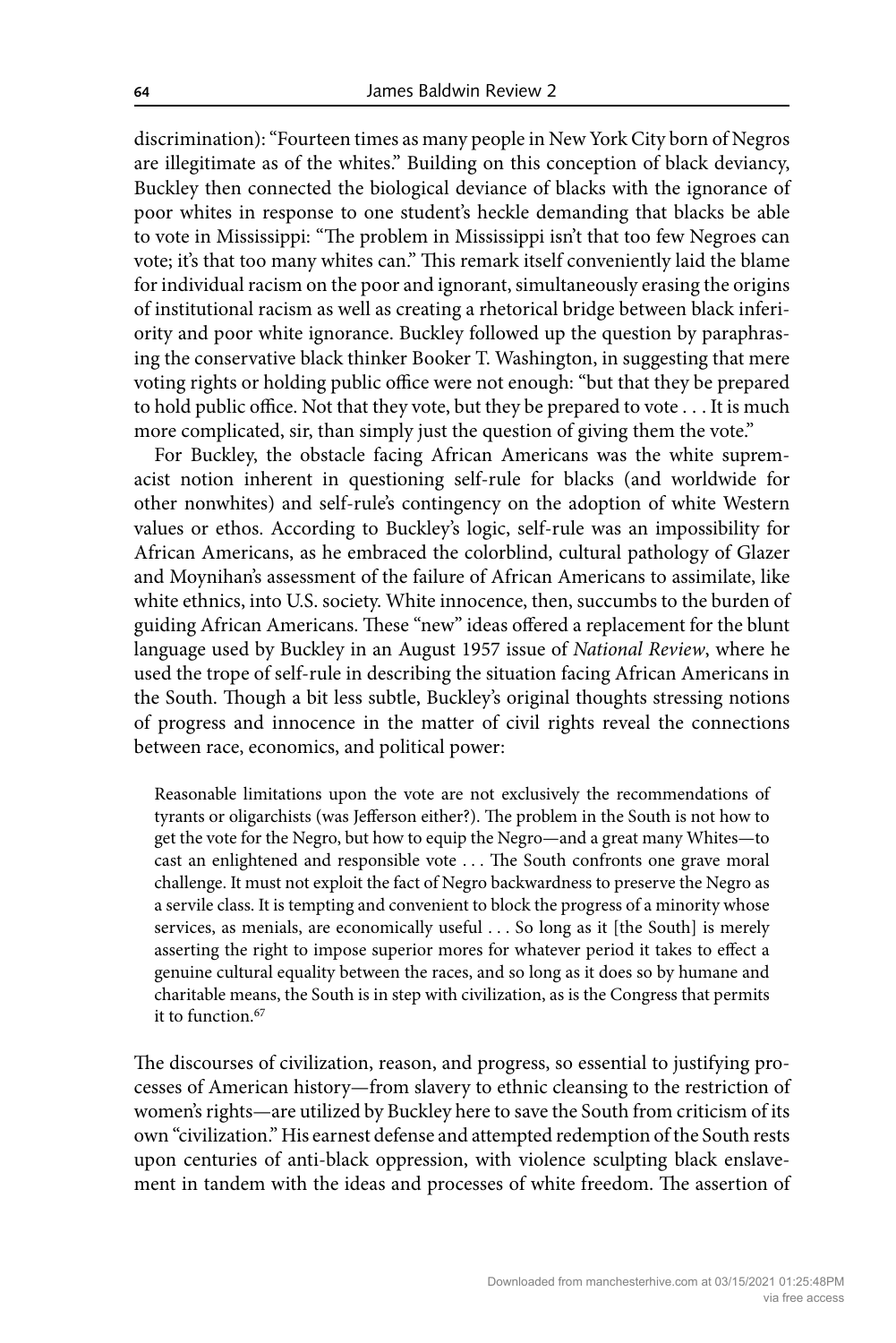"Negro backwardness" easily fit into its antithesis of white "superior mores," justifying Buckley's logic of inequality of power, delaying "genuine cultural equality," and helping shape the dynamic of individualizing structurally racist institutions. By the 1960s, Buckley had replaced his explicit racism with a more polite colorblind language aimed toward justifying racial inequality. Consequently, reform by the late 1960s entered structural discourse rather than the actual structural relationships that might finally end the rationale for slavery, and the ontology of anti-blackness.

For Buckley, American history leading up to the 1965 debate found "reasonable" precedents in the anti-black policies of the colonists and founders, and later, the segregationists who appeared to be unfairly tarnished as "tyrants" as they resisted desegregation in the 1950s and 1960s. His history operated from the vantage point of an American civilization built despite the presence of "Negro backwardness," a condition emphasizing the rugged individualism of white ethnics such as himself. At the same time, Buckley demanded the renewal of American innocence in the years since *Brown* vs. *Board of Education*, despite the world having witnessed the brutally violent reaction against black Americans seeking constitutional protection. Culturally, this reaction mimicked the mission statement of the *National Review*, first published a year after *Brown* vs. *Board*, which stated: "[the *National Review*] stands athwart history, yelling Stop, at a time when no one is inclined to do so, or to have much patience with those who so urge it."68 As a white ethnic "possessing history," Buckley's normalized position as a white male gave a powerful momentum to his statements. From his unveiled racist *National Review* sentiments to a more colorblind set of parries and strikes during his debate with Baldwin, Buckley's statements embody how historical projections operate. Framed from a position of innocence, the primary element keeping African Americans from enjoying the civil rights of white Americans was their assumed inability, their unpreparedness to participate in American institutions such as voting and holding office. In laying the blame on implied ignorance, systemic components such as the institutional racism deeply woven into the American social fabric fail to arise. In the face of charges from a historically marginalized group, this projection of both an ideally innocent history and the implied assertion of black inferiority via nuanced suggestions of ignorance personifies the dynamics of historical projection. Indeed, Buckley's gestures and language at Cambridge in 1965 anticipated the new post-civil rights bulwark of whites and the status quo against further critiques of institutional racism.

This performance of a non-overtly racist defense against the criticisms of the American dream in 1965 characterized the cultural shift that responded to the overall deregulation of civil rights in the U.S. Indeed, the deregulation of Jim Crow laws and exclusionary housing policies anticipated the deregulatory program involved in the replacement of Jim Crow/Keynesian economics. If Jim Crow laws created a strict segregation of employment opportunities on the basis of anti-black cultural logic, once removed the logic would remain, though now wrapped in a colorblind ideology. Economically, the post-civil rights era saw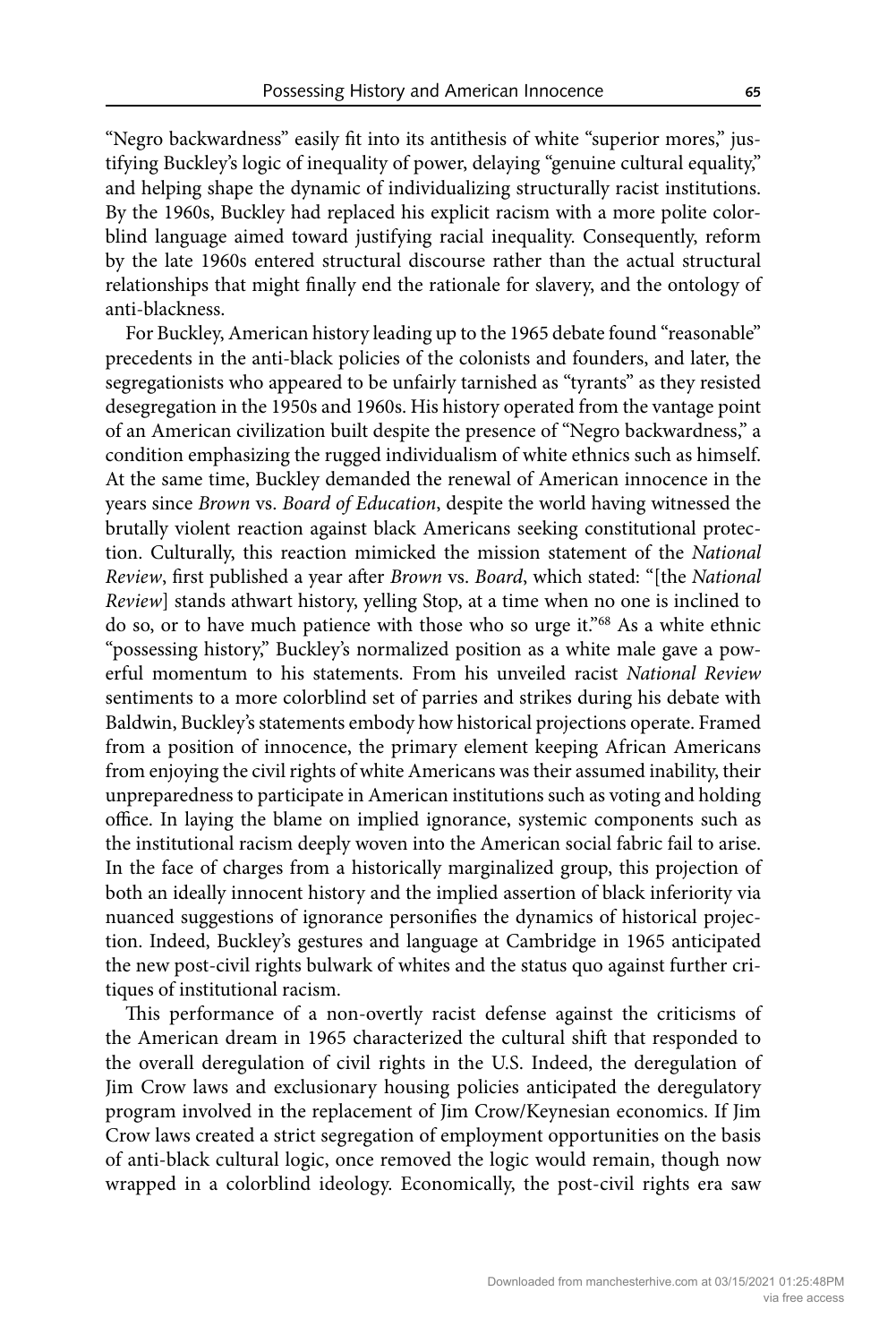the welfare state, which primarily benefitted white male Americans, replaced with the more laissez-faire, privatized system of neoliberalism in the 1970s and 1980s—effectively dismantling the welfare state at the same moment that African Americans gained full access to it via 1960s civil rights legislation. All the wealth and economic opportunities accrued via the racist Jim Crow/Keynesian system now hid behind the veil of neoliberal colorblindness—innocently contributing to white Americans who were lucky enough to benefit from the postwar boom. Along with the absence of reparations for slavery and for the Jim Crow segregation years, nothing addressed the ongoing ontological features that inhabited institutional racism after the 1960s—leaving the reason for slavery and Jim Crow untouched. Working through the *longue durée* normalcy of black inferiority and exclusion from the rights of civil society, these reforms deregulated the legislature and the now-outdated language that supposed an unabashed white supremacy—or Buckley's thinly veiled "superior mores." Rather than explicit language, such as the "Negro problem," the path was cleared for a new language, such as the "urban problem," which re-articulated the deep sentiments of anti-blackness connected to Jim Crow/Keynesian racial language. Divorced from their overtly racist origins, the new colorblind terms continued to mark their targets. Rather than viewed as an inconsistency in the evolution of the American dream unfolding across the centuries, the new language that coincided with civil rights legislation not only continued to regenerate the larger impulses born of slavery, but also provided the cultural-economic system with a new veneer, a new innocence draped around the celebrated narrative of "progress" woven through 1960s civil rights legislation.

Baldwin continued to work through these issues at the dawn of the 1970s, publishing *No Name in the Street* (1972), the delayed follow-up to *The Fire Next Time*. *No Name in the Street* reflected both a contemporary assessment adorned in pessimism as well as a prophecy regarding the inability of U.S. society to come to terms with its legacies of modernity, particularly its bond with slavery and antiblackness.<sup>69</sup> Reminiscing about the previous decade's civil rights activism and dialogue on race, Baldwin noted the ongoing haunting of America's past. Without a thorough discussion of the vast cultural arteries of anti-blackness coursing through the body of the nation-state, closure would be impossible for the U.S. Throughout his memoir of the 1960s, Baldwin returned to the paradox of the American dream and its relationship to history:

[William Faulkner] is seeking to exorcise a history which is also a curse. He wants the old order which came into existence through unchecked greed and wanton murder, to redeem itself without further bloodshed—without, that is, any further menacing itself—and without coercion. This, old orders never do, less because they would not than because they cannot. They cannot because they have always existed in relation to a force which they have had to subdue. This subjugation is the key to their identity and the triumph and justification of their history, and it is also on this continued subjugation that their material well-being depends.<sup>70</sup>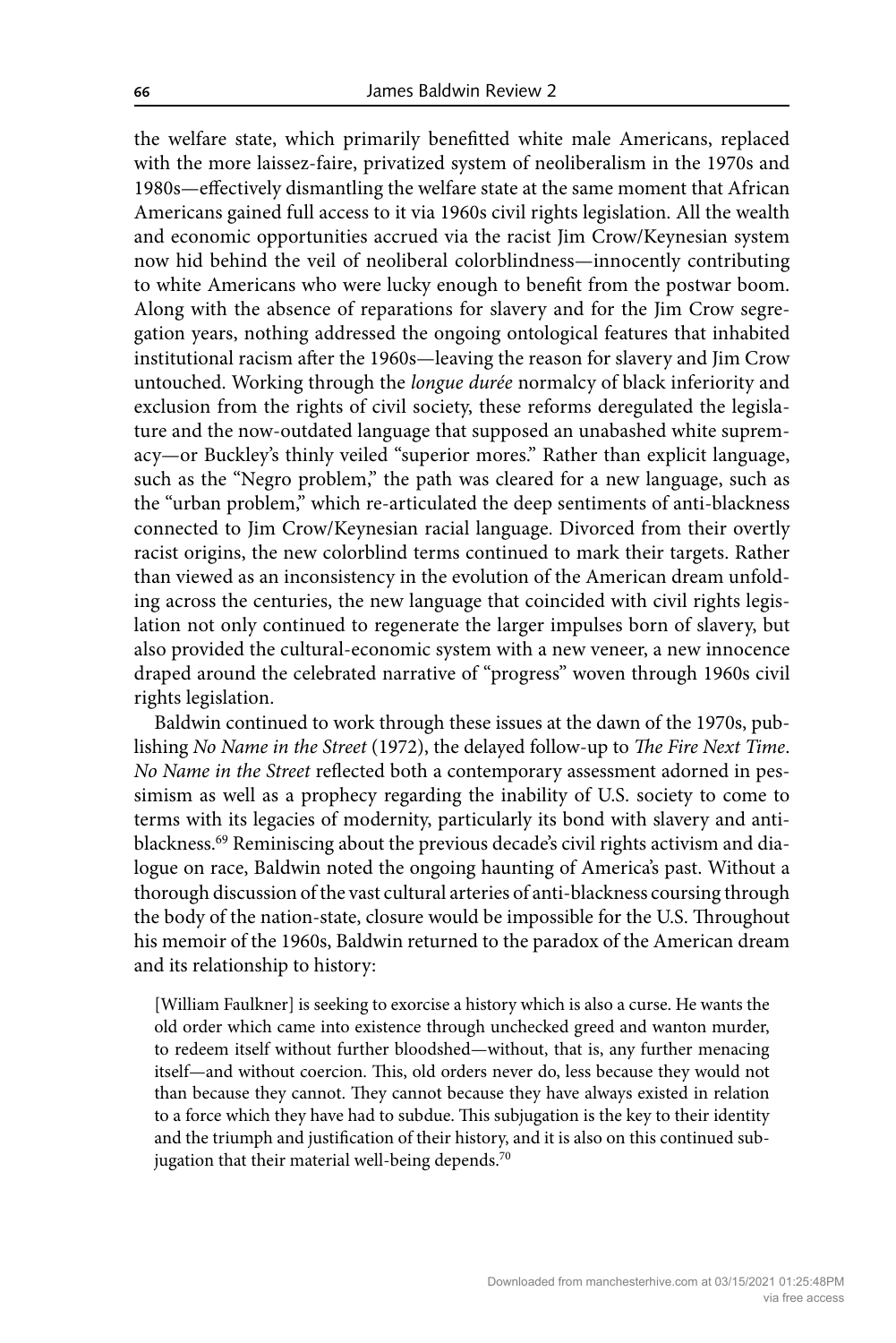The continued mobilization of anti-blackness via cultural pathology allowed "pathology" to emerge as a new euphemism for race. As the 1970s dawned, and the explicit markers of racial designation were replaced by cultural pathology, a new baseline of objectivity emerged, innocent of the legacies of slavery. Noting the difficulty of dismantling the new colorblind racism in the post-civil rights U.S., in 1980 Baldwin remarked, "another kind of dilemma, another kind of confrontation, begins."71 That dilemma essentially involved wrestling with the ghosts of history guiding white privilege, which, in the wake of civil rights legislation, reset the playing field of the American dream, its innocence renewed for future generations.

#### **Notes**

- 1 Toni Morrison, *Playing in the Dark: Whiteness and the Literary Imagination* (New York, Vintage, 1992), pp. 44–5.
- 2 See James Patterson, *The Eve of Destruction: How 1965 Transformed America* (New York, Basic Books, 2012).
- 3 *Ibid*., p. 18.
- 4 For anti-blackness, see Jared Sexton, *Amalgamation Schemes: Antiblackness and the Critique of Multiracialism* (Minneapolis, MN, University of Minnesota Press, 2008); Frank B. Wilderson III, *Red, White & Black: Cinema and the Structure of U.S. Antagonisms* (Durham, N.C., Duke University Press, 2010); Morrison, *Playing in the Dark*, p. 44.
- 5 See Ira Katznelson, *When Affirmative Action Was White: An Untold History of Racial Inequality in Twentieth-Century America* (New York, W.W. Norton, 2005); David M. P. Freund, *Colored Property: State Policy & White Racial Politics in Suburban America* (Chicago, University of Chicago Press, 2007).
- 6 James Baldwin and Nikki Giovanni, *A Dialogue* (Philadelphia, PA, J.B. Lippincott, 1973), pp. 19–20, 70–1, 88–9.
- 7 See Melvin L. Oliver and Thomas M. Shapiro, *Black Wealth, White Wealth: A New Perspective on Racial Inequality* (New York, Routledge, 2006).
- 8 William F. Buckley, Jr., "Our Mission Statement," *National Review*, 19 November 1955, [http://www.nationalreview.com/article/223549/our-mission-statement-william-f](http://www.nationalreview.com/article/223549/our-mission-statement-william-f-buckley-jr)[buckley-jr](http://www.nationalreview.com/article/223549/our-mission-statement-william-f-buckley-jr) (accessed 8 September 2016).
- 9 *Debate: Baldwin vs. Buckley*, National Educational Television Network, February 1965. See [https://www.youtube.com/watch?v=oFeoS41xe7w](https://www.youtube.com/watch%3Fv%3DoFeoS41xe7w) (accessed 8 September 2016). The transcription of the debate appeared in the *New York Times*. However, the transcription was most likely the written speeches, whereas both Baldwin and Buckley deviated substantially from their prepared statements. "The American Dream and the American Negro," *New York Times*, 7 May 1965, SM32. All citations of the debate are from the actual debate, and not from the printed speeches from the *New York Times*.
- 10 See W. J. Weatherby, *James Baldwin: Artist on Fire* (New York, Donald I. Fine, 1989), pp. 273–5; David Leeming, *James Baldwin: A Biography* (New York, Alfred A. Knopf, 1994), pp. 244–5; Kevin M. Schultz, *Buckley and Mailer: The Difficult Friendship That Shaped the Sixties* (New York, W.W. Norton, 2015).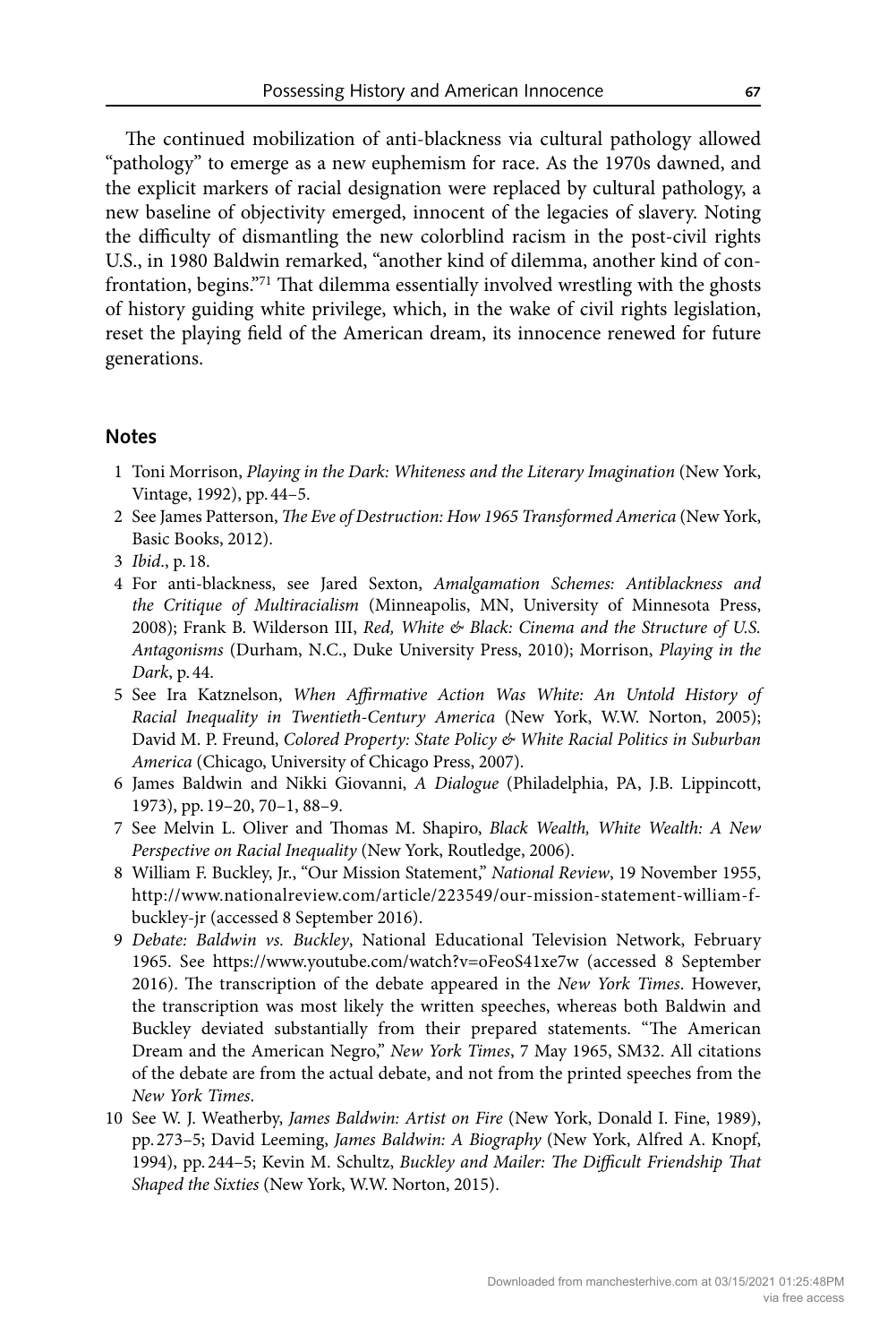- 11 See Stephen Steinberg, *Turning Back: The Retreat from Racial Justice in American Thought and Policy* (Boston, MA, Beacon Press, 1995).
- 12 For work on the *Annales* school, see Peter Burke, *The French Historical Revolution: The Annales School 1929–2014* (Stanford, CA, Stanford University Press, 2nd ed., 2015); Lynn Hunt, "French History in the Last Twenty Years: The Rise and Fall of the Annales Paradigm," *Journal of Contemporary History*, (1986), pp. 209–24; Allan Megill, "Coherence and Incoherence in Historical Studies: From the Annales School to the New Cultural History," *New Literary History*, 35:2 (2004), pp. 207–31.
- 13 Fernand Braudel, *On History*, trans. Sarah Matthews (Chicago, University of Chicago Press, 1980), p. 32.
- 14 For the Black Radical Tradition, see Cedric J. Robinson, *Black Marxism: The Making of the Black Radical Tradition* (Chapel Hill, N.C., University of North Carolina Press, 2000). Exploding to life from the violence encountered and resisted by the first group of enslaved Africans to the New World, Cedric Robinson describes the Black Radical Tradition as "an accretion, over generations, of collective intelligence gathered from struggle. In the daily encounters and petty resistances to domination, slaves had acquired a sense of the calculus of oppression as well as its overt organization and instrumentation" (p. xxx). A genealogy of resistance rooted in slavery and maroon communities, and later post-emancipation forms of *de jure* and *de facto* segregation and resistance, informed this evolving tradition which adapted to the changing process of racist oppression rooted in settler colonialism and slavery.
- 15 Carl T. Bogus, *Buckley: William F. Buckley Jr. and the Rise of American Conservatism* (New York, Bloomsbury, 2011), p. 13. Also see the forthcoming work by Heather Hendershot, *Open to Debate: How William F. Buckley Put Liberal America on the Firing Line* (New York, Broadside Books, 2016).
- 16 Bogus, *Buckley*, p. 21.
- 17 Morrison, *Playing in the Dark*, p. 44.
- 18 For background on James Baldwin, see Weatherby, *James Baldwin*; Fred L. Standley and Louis H. Pratt (eds.), *Conversations with James Baldwin* (Jackson, MS, University Press of Mississippi, 1989); Leeming, *James Baldwin*; Lawrie Balfour, *The Evidence of Things Not Said: James Baldwin and the Promise of American Democracy* (Ithaca, N.Y., Cornell University Press, 2001); Herb Boyd, *Baldwin's Harlem: A Biography of James Baldwin* (New York, Atria Books, 2008); Cora Kaplan and Bill Schwarz (eds.), *James Baldwin: America and Beyond* (Ann Arbor, MI, University of Michigan Press, 2011); Douglas Field, *All Those Strangers: The Art and Lives of James Baldwin* (Oxford, Oxford University Press, 2015).
- 19 Rebecca Aanerud, "Now More Than Ever: James Baldwin and the Critique of White Liberalism," in Dwight A. McBride (ed.), *James Baldwin Now* (New York, NYU Press, 1999), p. 57.
- 20 Schultz, *Buckley and Mailer*, p. 100.
- 21 Craig Werner, "The Economic Evolution of James Baldwin," in Fred L. Standley and Nancy V. Burt (eds.), *Critical Essays on James Baldwin* (Boston, MA, G.K. Hall, 1988).
- 22 The "white backlash" grew out of the southern anti-segregation movement, growing in the north in the wake of the Watts Uprising in 1965 and the shift of the Civil Rights movement to the north and west. See Kevin M. Kruse, *White Flight: Atlanta and the Making of Modern Conservatism* (Princeton, N.J., Princeton University Press, 2005); J. Todd Moye, *Let the People Decide: Black Freedom and White Resistance Movements in*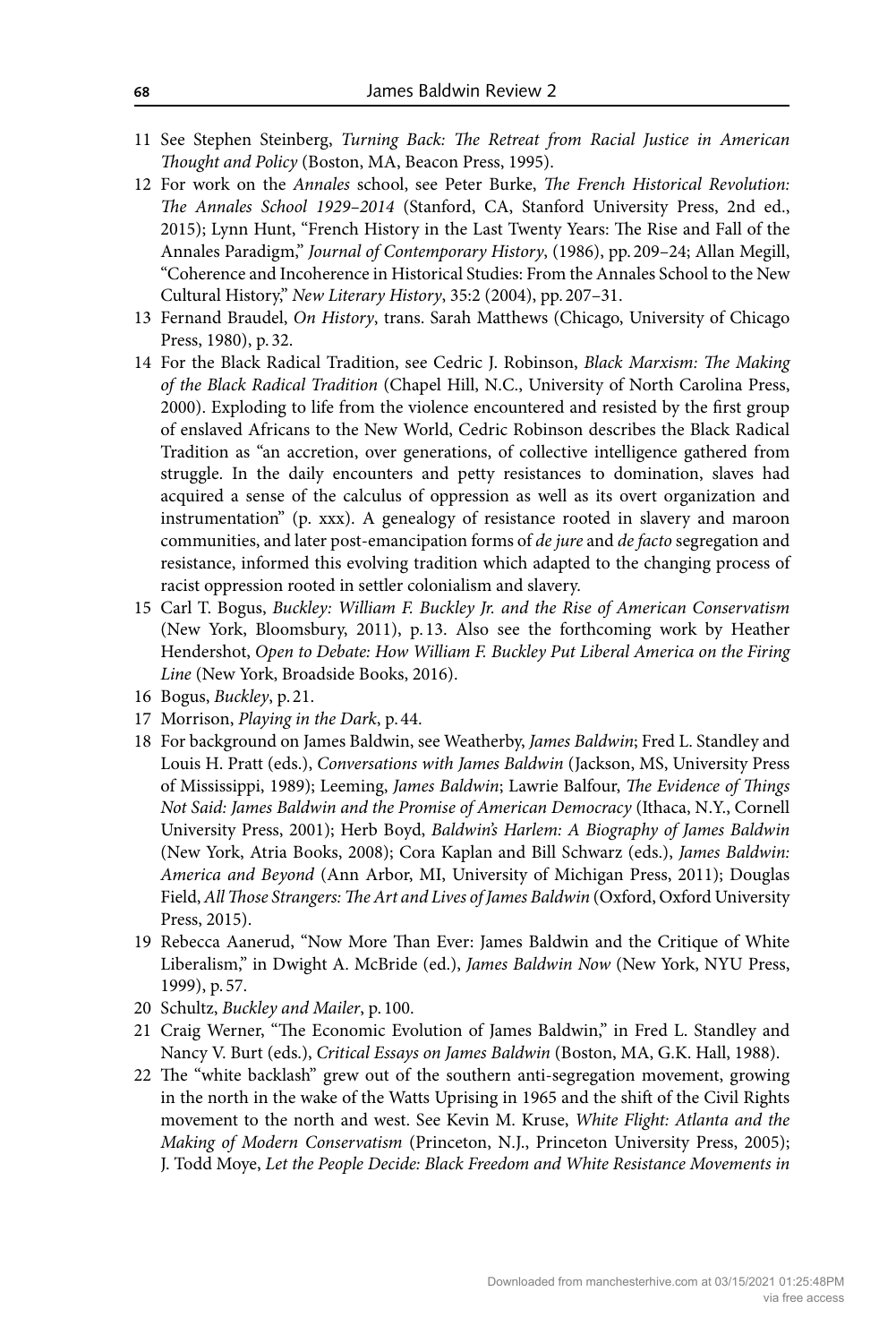*Sunflower County, Mississippi, 1945–1986* (Durham, N.C., University of North Carolina Press, 2006); George Lewis, *Massive Resistance: The White Response to the Civil Rights Movement* (New York, Oxford University Press, 2006); Matthew W. Hughey, "White Backlash in the 'Post-racial' United States," *Ethnic and Racial Studies*, 37:5 (2014), pp. 721–30.

- 23 See Story Hinckley, "Texas: We Don't Need Academics to Fact-check Our Textbooks," *The Christian Science Monitor*, 19 November 2015, [http://www.csmonitor.com/USA/](http://www.csmonitor.com/USA/Education/2015/1119/Texas-We-don-t-need-academics-to-fact-check-our-textbooks-video) [Education/2015/1119/Texas-We-don-t-need-academics-to-fact-check-our-textbooks](http://www.csmonitor.com/USA/Education/2015/1119/Texas-We-don-t-need-academics-to-fact-check-our-textbooks-video)[video](http://www.csmonitor.com/USA/Education/2015/1119/Texas-We-don-t-need-academics-to-fact-check-our-textbooks-video) (accessed 8 September 2016).
- 24 S. Michael Halloran, "Aristotle's Concept of Ethos, or If Not His Somebody Else's," *Rhetoric Review*, 1:1 (1982), p. 60.
- 25 See David Brion Davis, *Slavery and Human Progress* (New York, Oxford University Press, 1986); Jill Lepore, *The Name of War: King Philip's War and the Origins of American Identity* (New York, Vintage, 1998).
- 26 I define modernity as the set of historical processes arising after the 1500s, including colonialism, capitalism, the Atlantic slave system, the enlightenment, nationalism, and imperialism. My framework builds upon Mark Levine's "modernity matrix," see Mark Levine, *Overthrowing Geography: Jaffa, Tel Aviv, and the Struggle for Palestine* (Berkeley, CA, University of California Press, 2005).
- 27 Standley and Pratt (eds.), *Conversations with James Baldwin*, p. 191.
- 28 *Ibid*., pp. 191–2.
- 29 For more on Baldwin and "innocence," see Balfour, *The Evidence of Things Not Said*.
- 30 Greg Grandin, "Living in Revolutionary Times: Coming to Terms with the Violence of Latin America's Long Cold War," in Greg Grandin and Gilbert M. Joseph (eds.), *A Century of Revolution: Insurgent and Counterinsurgent Violence During Latin America's Long Cold War* (Durham, N.C., Duke University Press, 2010), p. 8.
- 31 Standley and Pratt (eds.), *Conversations with James Baldwin*, p. 192.
- 32 Morrison, *Playing in the Dark*, p. 52.
- 33 James Baldwin and Margaret Mead, *A Rap on Race* (New York, Dell Publishing, 1971), pp. 197–8. For the Faulkner quote, see William Faulkner, *Requiem for a Nun* (New York, Random House, 1951), p. 73.
- 34 Michael Omi and Howard Winant, *Racial Formation in the United States: From the 1960s to the 1990s* (New York, Routledge, 2nd ed., 1994), p. 70.
- 35 For the "disavowal" of history, see Walter L. Hixson, *American Settler Colonialism: A History* (New York, Palgrave Macmillan, 2013), p. 12. For "silencing" history, see Michel-Rolph Trouillot, *Silencing the Past: Power and the Production of History* (Boston, MA, Beacon Press, 1995).
- 36 See Saidiya Hartman, *Lose Your Mother: A Journey Along the Atlantic Slave Route* (New York, Farrar, Straus, and Giroux, 2007), p. 6.
- 37 Wilderson, *Red, White & Black*, p. 80. See also Steve Martinot and Jared Sexton, "The Avant-Garde of White Supremacy," *Social Identities: Journal for the Study of Race, Nation and Culture*, 9:2 (2003), p. 172.
- 38 See Matthew Frye Jacobson, *Roots Too: White Ethnic Revival in Post-Civil Rights America* (Cambridge, MA, Harvard University Press, 2006).
- 39 Shultz, *Buckley and Mailer*, p. 118.
- 40 *Debate: Baldwin vs. Buckley*.
- 41 *Ibid*.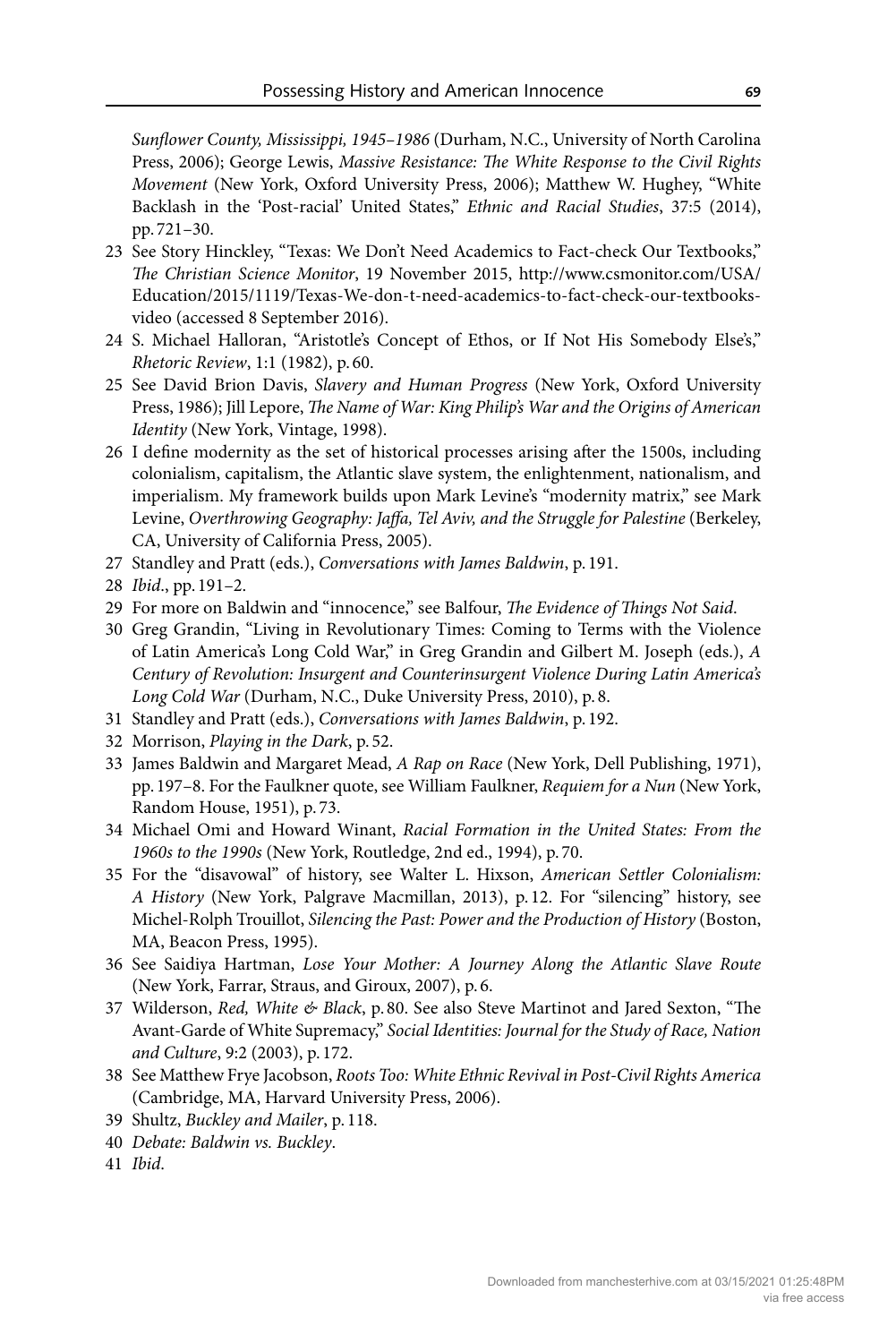- "An Interview with James Baldwin," *Esquire*, July 1968, p. 52.
- *Debate: Baldwin vs. Buckley*.
- See Freund, *Colored Property*.
- For the relationship to civil society, see Frank Wilderson III, "Gramsci's Black Marx: Whither the Slave in Civil Society?," *Social Identities*, 9:2 (2003), pp. 225–40.
- Michel-Rolph Trouillot, "The Otherwise Modern: Caribbean Lessons from the Savage Slot," in Bruce M. Knauft (ed.), *Critically Modern: Alternatives, Alterities, Anthropologies* (Bloomington, IN, Indiana University Press, 2002), p. 220.
- "The Week," *National Review*, 24 August 1957, p. 149.
- For "self rule," see Robert H. Wiebe, *Self Rule: A Cultural History of American Democracy* (Chicago, University of Chicago Press, 1995).
- For zip coon, see Donald Bogle, *Toms, Coons, Mulattoes, Mammies, & Bucks: An Interpretive History of Blacks in American Films* (New York, Continuum, 2009).
- Omi and Winant, *Racial Formation in the United States*, p. 66.
- George Lipsitz, *The Possessive Investment in Whiteness: How White People Profit from Identity Politics* (Philadelphia, PA, Temple University Press, rev. ed., 2006), p. 50.
- Nikhil Pal Singh, *Black is a Country: Race and the Unfinished Struggle for Democracy* (Cambridge, MA, Harvard University Press, 2004), p. 10.
- Stephen Steinberg, "'Race Relations': The Problem with the Wrong Name," *New Politics*, 8:2 (2001), <http://newpol.org/node/20>(accessed 30 May 2012).
- Nathan Glazer and Daniel P. Moynihan, *Beyond the Melting Pot: The Negroes, Puerto Ricans, Jews, Italians, and Irish of New York City* (Cambridge, MA, M.I.T. Press, 1963).
- Jacobson, *Roots Too*, p. 177.
- *Ibid*.
- Rick Perlstein, *Nixonland: The Rise of a President and the Fracturing of America* (New York, Scribner, 2008), pp. 459–60.
- Nathan Glazer, *Affirmative Discrimination: Ethnic Inequality and Public Policy* (Cambridge, MA, Harvard University Press, 1975).
- Transcript of "Black Power," *Firing Line*, 7 March 1967.
- *Ibid*., pp. 3–4.
- Jacobson, *Roots Too*, p. 178.
- See Martin Barker, *The New Racism: Conservatives and the Ideology of the Tribe* (London, Junction Books, 1981), p. 3.
- *Ibid*., p. 10.
- Errol Lawrence, "Just Plain Common Sense: The 'Roots' of Racism," in Centre for Contemporary Cultural Studies (ed.), *The Empire Strikes Back: Race and Racism in 70s Britain* (London, Routledge, 1982), p. 82.
- Etienne Balibar, "Is There a 'Neo-Racism'?," in Etienne Balibar and Immanuel Wallerstein, *Race, Nation, Class: Ambiguous Identities*, trans. Chris Turner (London, Verso, 1991), p. 21.
- James Baldwin, "Nobody Knows My Name," in *Collected Essays*, ed. Toni Morrison (New York, Library of America, 1998), pp. 219–20.
- "The Week," *National Review*, 24 August 1957, p. 149.
- Buckley, "Our Mission Statement."
- James Baldwin, *No Name in the Street* (New York, Vintage, 1972).
- *Ibid*., p. 46.
- Standley and Pratt (eds.), *Conversations with James Baldwin*, pp. 191–2.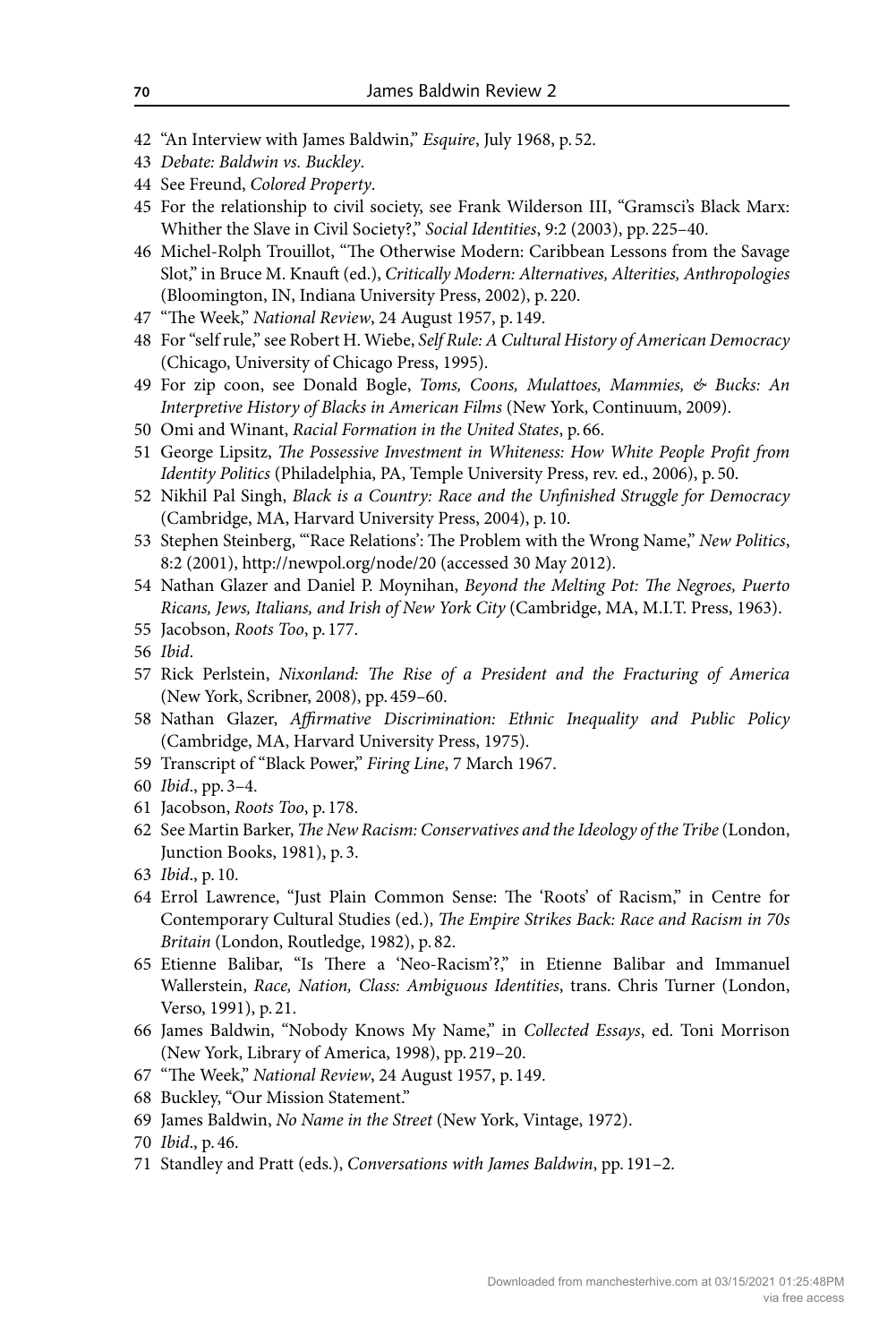### **Works Cited**

"The American Dream and the American Negro," *New York Times*, 7 May 1965, SM32. "Black Power," *Firing Line*, 7 March 1967.

"An Interview with James Baldwin," *Esquire*, July 1968, p. 52.

"The Week," *National Review*, 24 August 1957, p. 149.

Aanerud, Rebecca, "Now More Than Ever: James Baldwin and the Critique of White Liberalism," in Dwight A. McBride (ed.), *James Baldwin Now* (New York, NYU Press, 1999), pp. 56–74.

Baldwin, James, *No Name in the Street* (New York, Vintage, 1972).

——— "Nobody Knows My Name," in *Collected Essays*, ed. Toni Morrison (New York, Library of America, 1998), pp. 131–285.

Baldwin, James, and Nikki Giovanni, *A Dialogue* (Philadelphia, PA, J.B. Lippincott, 1973).

Baldwin, James, and Margaret Mead, *A Rap on Race* (New York, Dell Publishing, 1971).

Balfour, Lawrie, *The Evidence of Things Not Said: James Baldwin and the Promise of American Democracy* (Ithaca, N.Y., Cornell University Press, 2001).

Balibar, Etienne, "Is There a 'Neo-Racism'?," in Etienne Balibar and Immanuel Wallerstein, *Race, Nation, Class: Ambiguous Identities*, trans. Chris Turner (London, Verso, 1991), pp. 17–28.

Barker, Martin, *The New Racism: Conservatives and the Ideology of the Tribe* (London, Junction Books, 1981).

Bogle, Donald, *Toms, Coons, Mulattoes, Mammies, & Bucks: An Interpretive History of Blacks in American Films* (New York, Continuum, 2009).

- Bogus, Carl T., *Buckley: William F. Buckley Jr. and the Rise of American Conservatism* (New York, Bloomsbury, 2011).
- Boyd, Herb, *Baldwin's Harlem: A Biography of James Baldwin* (New York, Atria Books, 2008).
- Braudel, Fernand, *On History*, trans. Sarah Matthews (Chicago, University of Chicago Press, 1980).
- Buckley, Jr., William F., "Our Mission Statement," *National Review*, 19 November 1955, [http://www.nationalreview.com/article/223549/our-mission-statement-william-f](http://www.nationalreview.com/article/223549/our-mission-statement-william-f-buckley-jr)[buckley-jr](http://www.nationalreview.com/article/223549/our-mission-statement-william-f-buckley-jr) (accessed 8 September 2016).
- Burke, Peter, *The French Historical Revolution: The Annales School 1929–2014* (Stanford, CA, Stanford University Press, 2nd ed., 2015).
- Davis, David Brion, *Slavery and Human Progress* (New York, Oxford University Press, 1986).
- *Debate: Baldwin vs. Buckley*, National Educational Television Network, February 1965, [https://www.youtube.com/watch?v=oFeoS41xe7w](https://www.youtube.com/watch%3Fv%3DoFeoS41xe7w) (accessed 8 September 2016).
- Faulkner, William, *Requiem for a Nun* (New York, Random House, 1951).
- Field, Douglas, *All Those Strangers: The Art and Lives of James Baldwin* (Oxford, Oxford University Press, 2015).
- Freund, David M. P., *Colored Property: State Policy & White Racial Politics in Suburban America* (Chicago, University of Chicago Press, 2007).
- Glazer, Nathan, *Affirmative Discrimination: Ethnic Inequality and Public Policy* (Cambridge, MA, Harvard University Press, 1975).
- Glazer, Nathan, and Daniel P. Moynihan, *Beyond the Melting Pot: the Negroes, Puerto Ricans, Jews, Italians, and Irish of New York City* (Cambridge, MA, M.I.T. Press, 1963).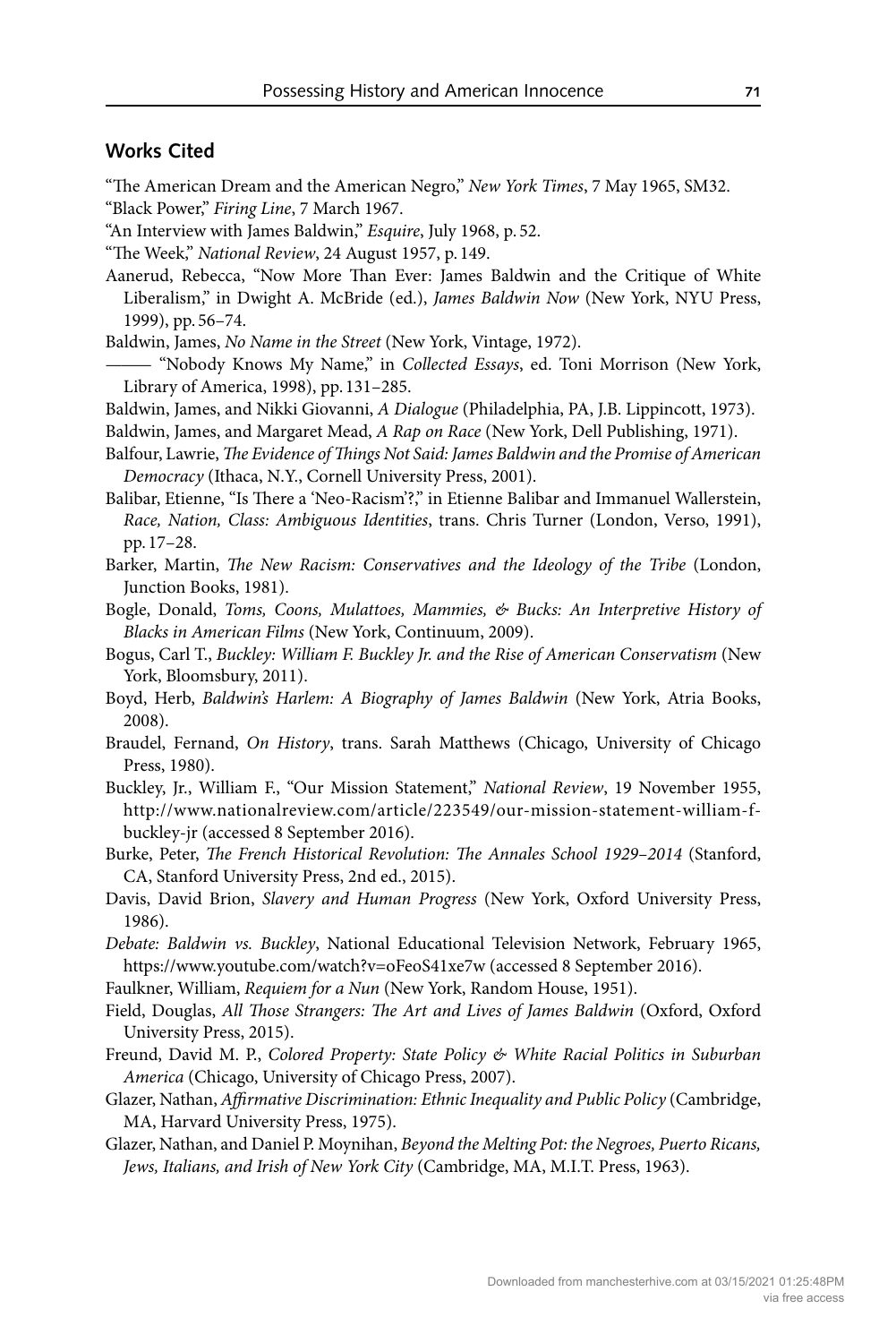- Grandin, Greg, "Living in Revolutionary Times: Coming to Terms with the Violence of Latin America's Long Cold War," in Greg Grandin and Gilbert M. Joseph (eds.), *A Century of Revolution: Insurgent and Counterinsurgent Violence During Latin America's Long Cold War* (Durham, N.C., Duke University Press, 2010), pp. 1–42.
- Halloran, S. Michael, "Aristotle's Concept of Ethos, or If Not His Somebody Else's," *Rhetoric Review*, 1:1 (1982), pp. 58–63.
- Hartman, Saidiya, *Lose Your Mother: A Journey Along the Atlantic Slave Route* (New York, Farrar, Straus, and Giroux, 2007).
- Hendershot, Heather, *Open to Debate: How William F. Buckley Put Liberal America on the Firing Line* (New York, Broadside Books, 2016).
- Hinckley, Story, "Texas: We Don't Need Academics to Fact-check Our Textbooks," *The Christian Science Monitor*, 19 November 2015, [http://www.csmonitor.com/USA/](http://www.csmonitor.com/USA/Education/2015/1119/Texas-We-don-t-need-academics-to-fact-check-our-textbooks-video) [Education/2015/1119/Texas-We-don-t-need-academics-to-fact-check-our-textbooks](http://www.csmonitor.com/USA/Education/2015/1119/Texas-We-don-t-need-academics-to-fact-check-our-textbooks-video)[video](http://www.csmonitor.com/USA/Education/2015/1119/Texas-We-don-t-need-academics-to-fact-check-our-textbooks-video) (accessed 8 September 2016).
- Hixson, Walter L., *American Settler Colonialism: A History* (New York, Palgrave Macmillan, 2013).
- Hughey, Matthew W., "White Backlash in the 'Post-racial' United States," *Ethnic and Racial Studies*, 37:5 (2014), pp. 721–30.
- Hunt, Lynn, "French History in the Last Twenty Years: The Rise and Fall of the Annales Paradigm," *Journal of Contemporary History*, 21:2 (1986), pp. 209–24.
- Jacobson, Matthew Frye, *Roots Too: White Ethnic Revival in Post-Civil Rights America* (Cambridge, MA, Harvard University Press, 2006).
- Kaplan, Cora, and Bill Schwarz (eds.), *James Baldwin: America and Beyond* (Ann Arbor, MI, University of Michigan Press, 2011).
- Katznelson, Ira, *When Affirmative Action Was White: An Untold History of Racial Inequality in Twentieth-Century America* (New York, W.W. Norton, 2005).
- Kruse, Kevin M., *White Flight: Atlanta and the Making of Modern Conservatism* (Princeton, N.J., Princeton University Press, 2005).
- Lawrence, Errol, "Just Plain Common Sense: The 'Roots' of Racism," in Centre for Contemporary Cultural Studies (ed.), *The Empire Strikes Back: Race and Racism in 70s Britain* (London, Routledge, 1982).
- Leeming, David, *James Baldwin: A Biography* (New York, Alfred A. Knopf, 1994).
- Lepore, Jill, *The Name of War: King Philip's War and the Origins of American Identity* (New York, Vintage, 1998).
- Levine, Mark, *Overthrowing Geography: Jaffa, Tel Aviv, and the Struggle for Palestine* (Berkeley, CA, University of California Press, 2005).
- Lewis, George, *Massive Resistance: The White Response to the Civil Rights Movement* (New York, Oxford University Press, 2006).
- Lipsitz, George, *The Possessive Investment in Whiteness: How White People Profit from Identity Politics* (Philadelphia, PA, Temple University Press, rev. ed., 2006).
- Martinot, Steve, and Jared Sexton, "The Avant-Garde of White Supremacy," *Social Identities: Journal for the Study of Race, Nation and Culture*, 9:2 (2003), pp. 169–81.
- Megill, Allan, "Coherence and Incoherence in Historical Studies: From the Annales School to the New Cultural History," *New Literary History*, 35:2 (2004), pp. 207–31.
- Morrison, Toni, *Playing in the Dark: Whiteness and the Literary Imagination* (New York, Vintage, 1992).
- Moye, J. Todd, *Let the People Decide: Black Freedom and White Resistance Movements in*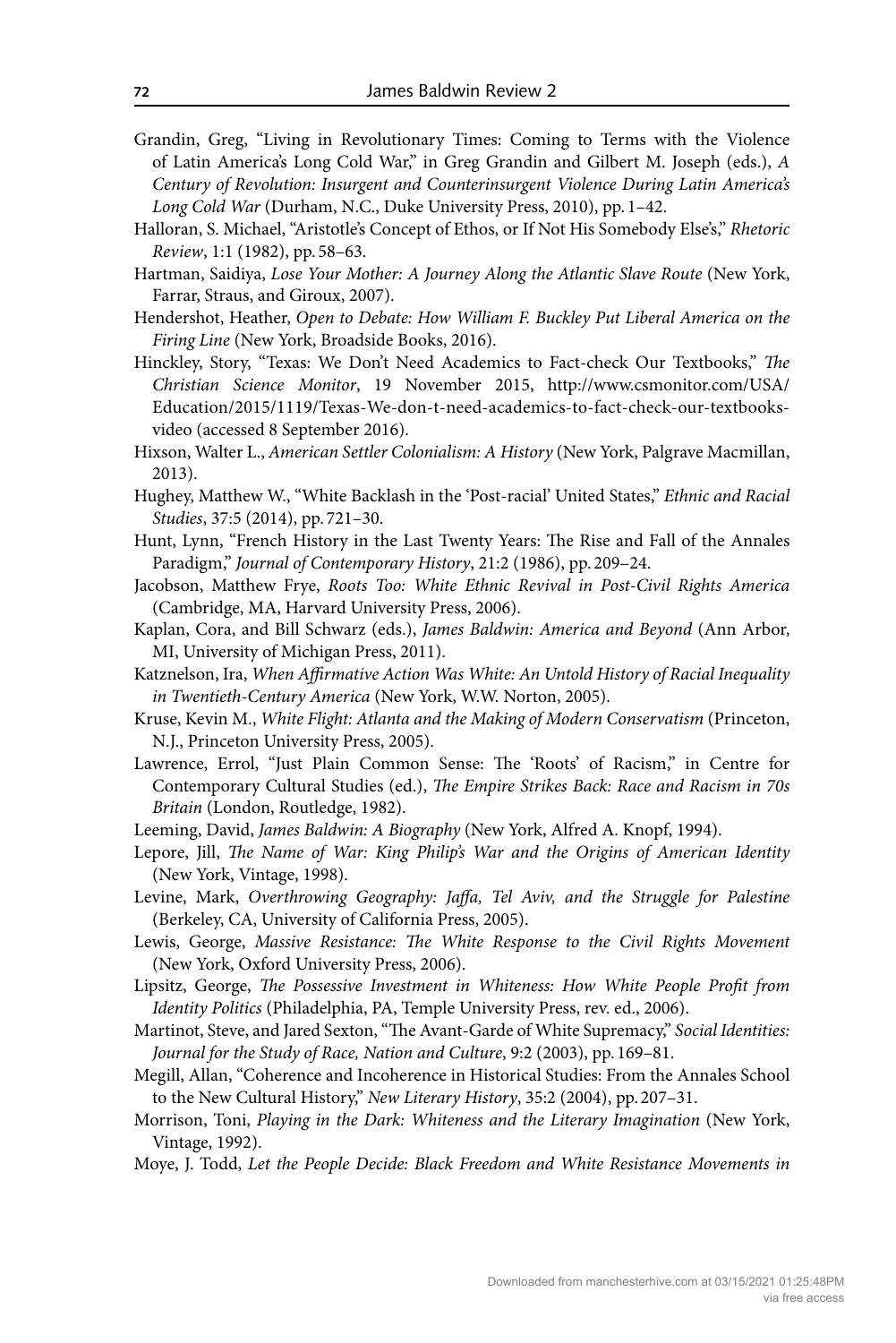*Sunflower County, Mississippi, 1945–1986* (Durham, N.C., University of North Carolina Press, 2006).

- Oliver, Melvin L., and Thomas M. Shapiro, *Black Wealth, White Wealth: A New Perspective on Racial Inequality* (New York, Routledge, 2006).
- Omi, Michael, and Howard Winant, *Racial Formation in the United States: From the 1960s to the 1990s* (New York, Routledge, 2nd ed., 1994).
- Patterson, James. *The Eve of Destruction: How 1965 Transformed America* (New York, Basic Books, 2012).
- Perlstein, Rick, *Nixonland: The Rise of a President and the Fracturing of America* (New York, Scribner, 2008).
- Robinson, Cedric J., *Black Marxism: The Making of the Black Radical Tradition* (Chapel Hill, N.C., University of North Carolina Press, 2000).
- Schultz, Kevin M., *Buckley and Mailer: The Difficult Friendship That Shaped the Sixties* (New York, W.W. Norton, 2015).
- Sexton, Jared. *Amalgamation Schemes: Antiblackness and the Critique of Multiracialism* (Minneapolis, MN, University of Minnesota Press, 2008).
- Singh, Nikhil Pal, *Black is a Country: Race and the Unfinished Struggle for Democracy* (Cambridge, MA, Harvard University Press, 2004).
- Standley, Fred L., and Louis H. Pratt (eds.), *Conversations with James Baldwin* (Jackson, MS, University Press of Mississippi, 1989).
- Steinberg, Stephen, *Turning Back: The Retreat from Racial Justice in American Thought and Policy* (Boston, MA, Beacon Press, 1995).

——— "'Race Relations': The Problem with the Wrong Name," *New Politics*, 8:2 (2001). <http://newpol.org/node/20>(accessed 30 May 2012).

- Trouillot, Michel-Rolph, *Silencing the Past: Power and the Production of History* (Boston, MA, Beacon Press, 1995).
	- ——— "The Otherwise Modern: Caribbean Lessons from the Savage Slot," in Bruce M. Knauft (ed.), *Critically Modern: Alternatives, Alterities, Anthropologies* (Bloomington, IN, Indiana University Press, 2002).

Weatherby, W. J., *James Baldwin: Artist on Fire* (New York, Donald I. Fine, 1989).

- Werner, Craig, "The Economic Evolution of James Baldwin," in Fred L. Standley and Nancy V. Burt (eds.), *Critical Essays on James Baldwin* (Boston, MA, G.K. Hall, 1988).
- Wiebe, Robert H., *Self Rule: A Cultural History of American Democracy* (Chicago, University of Chicago Press, 1995).
- Wilderson, Frank, III, "Gramsci's Black Marx: Whither the Slave in Civil Society?," *Social Identities*, 9:2 (2003), pp. 225–40.
	- ——— *Red, White & Black: Cinema and the Structure of U.S. Antagonisms* (Durham, N.C., Duke University Press, 2010).

#### **Contributor's Biography**

**Daniel Robert McClure** received his Ph.D. in History from the University of California, Irvine, in 2013. He is interested in the relationship between culture and economics in the post-Second World War United States and African Diaspora, particularly in the context of the centuries-old processes of modernity (colonialism, imperialism, capitalism, the Atlantic slave system, the enlightenment, and nationalism/the nation-state). His scholarship has been published in *The Sixties: A Journal of History, Politics and Culture*, *Journal*